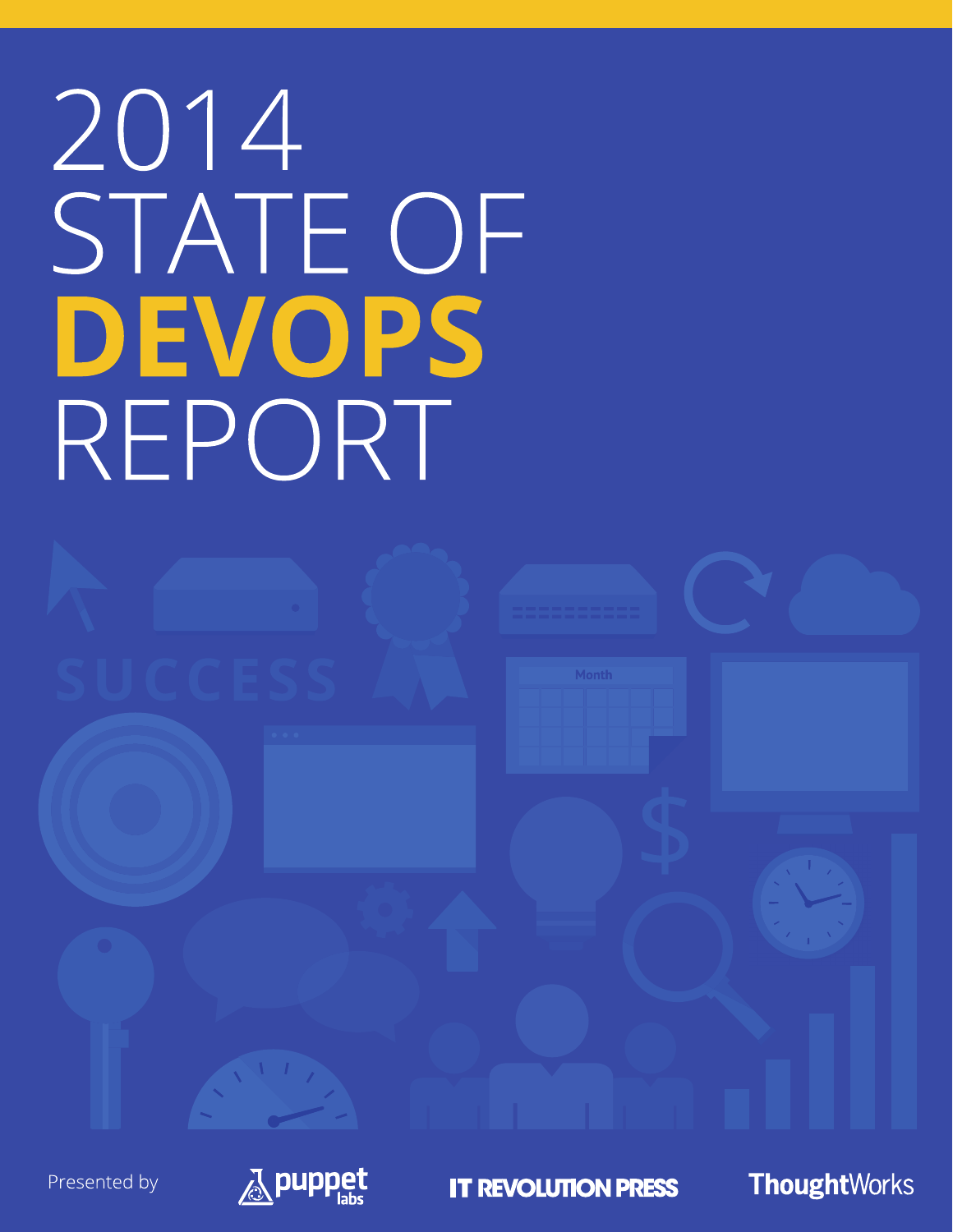## **2014 State of DevOps Report**

### Table of Contents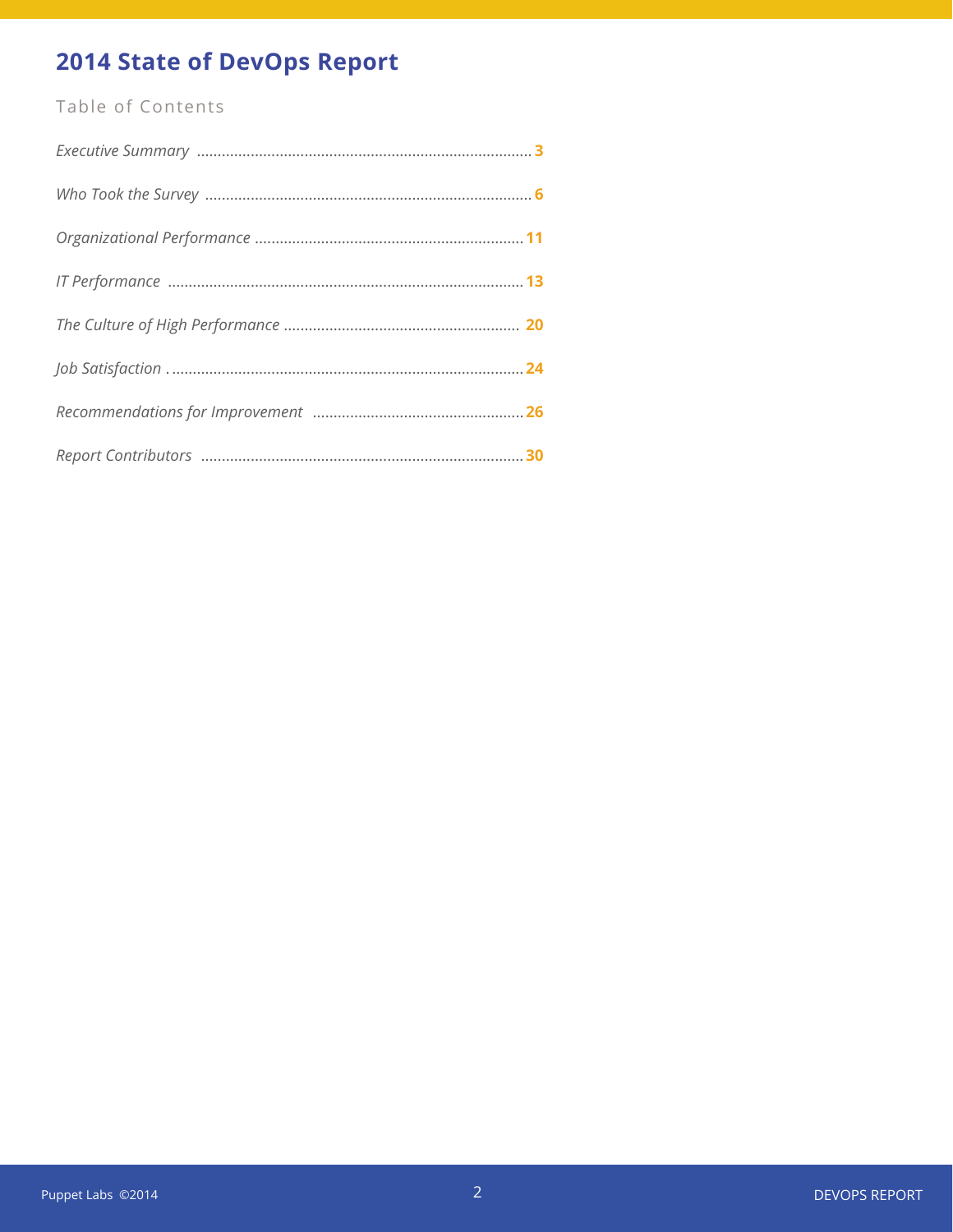

The 2014 State of DevOps Report by Puppet Labs, IT Revolution Press and ThoughtWorks is an analysis of more than 9,200 survey responses from technical professionals around the world, making this the largest and most comprehensive DevOps study to date.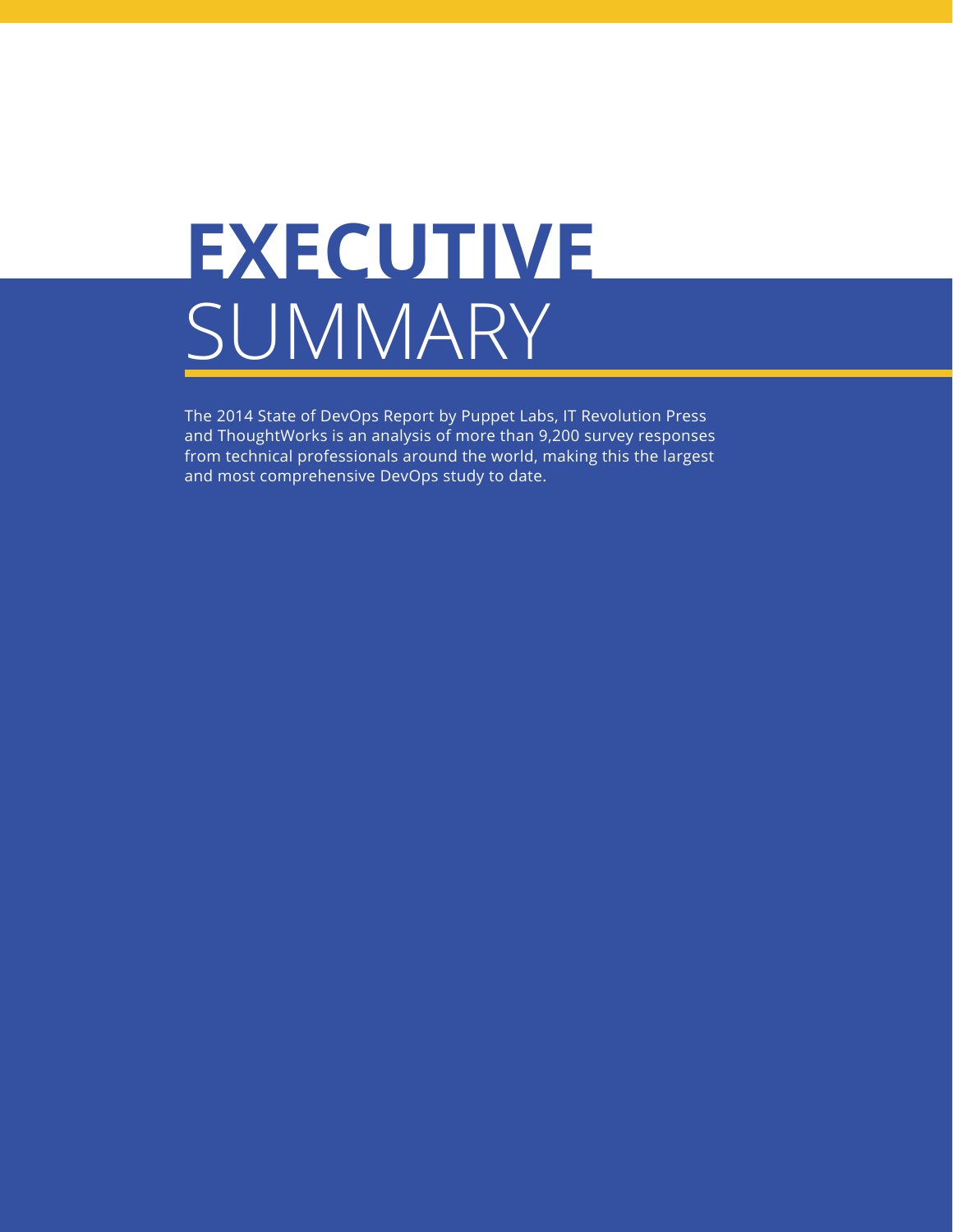Last year, we found that DevOps adoption was accelerating, and that highperforming IT organizations were more agile and reliable, deploying code 30 times more frequently with 50 percent fewer failures. This year, we introduced more questions so we could gain a better understanding of the impact IT performance and DevOps practices have on overall organizational performance, using metrics that matter to the business: profitability, market share and productivity.

Ours is the first scientific study of the relationship between organizational performance, IT performance and DevOps practices. While we are used to hearing stories of DevOps success, the results surprised us. Our analysis of the survey data shows:

- **Strong IT performance is a competitive advantage.** Firms with high-performing IT organizations were twice as likely to exceed their profitability, market share and productivity goals.
- **DevOps practices improve IT performance.** IT performance strongly correlates with well-known DevOps practices such as use of version control and continuous delivery. The longer an organization has implemented — and continues to improve upon — DevOps practices, the better it performs. And better IT performance correlates to higher performance for the entire organization.
- **Organizational culture matters.** Organizational culture is one of the strongest predictors of both IT performance and overall performance of the organization. High-trust organizations encourage good information flow, cross-functional collaboration, shared responsibilities, learning from failures and new ideas; they are also the most likely to perform at a high level. These cultural practices and norms found in high-trust organizations are also at the heart of DevOps, which helps explain why DevOps practices correlate so strongly with high organizational performance.

**Job satisfaction is the No. 1 predictor of organizational performance.** We all know how job satisfaction feels: It's about doing work that's challenging and meaningful, and being empowered to exercise our skills and judgment. We also know that where there's job satisfaction, employees bring the best of themselves to work: their engagement, their creativity and their strongest thinking. That makes for more innovation in any area of the business, including IT.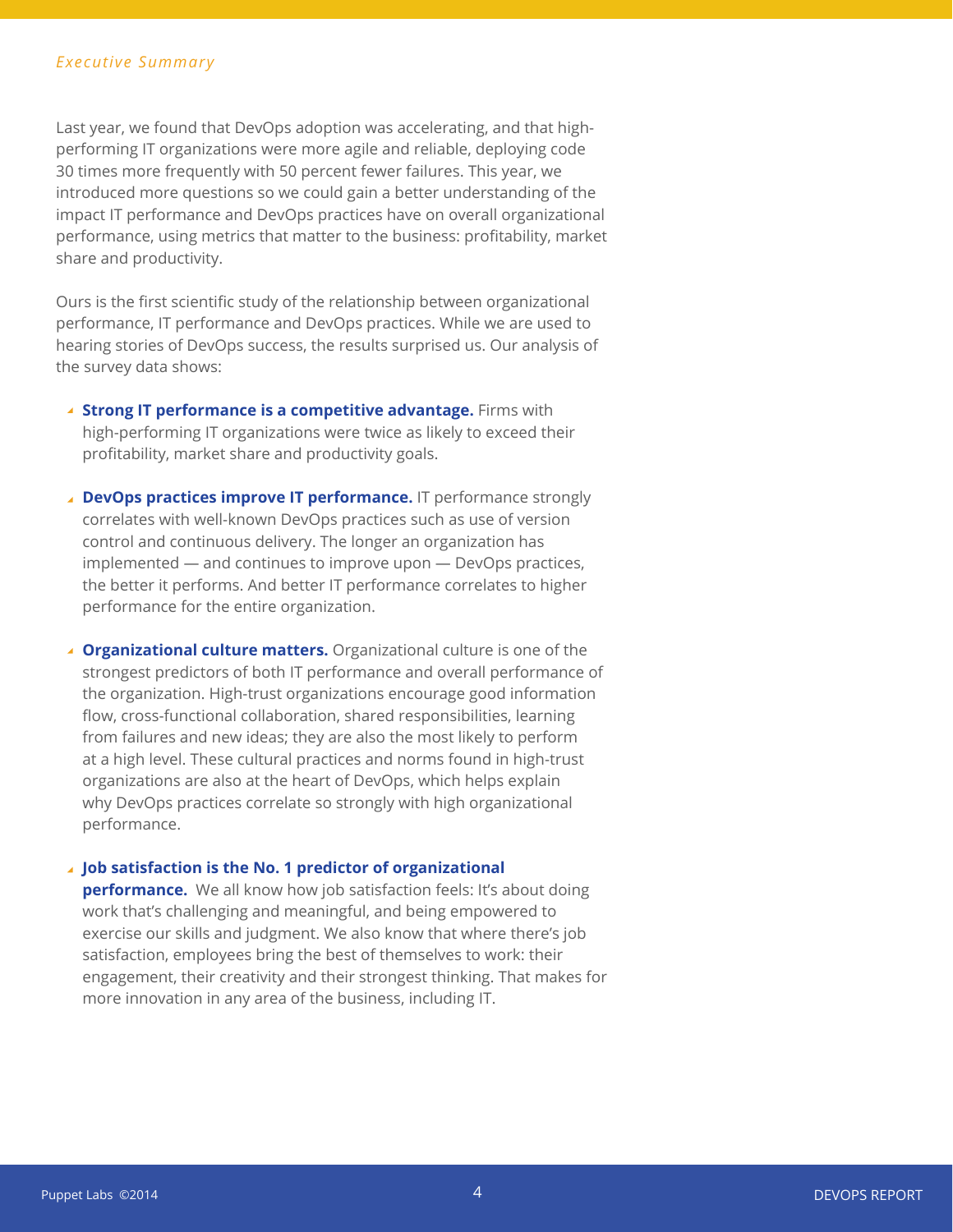#### *Executive Summary*

While most organizations realize that improving IT performance is critical to long-term success, until now, it has been unclear which investments truly move the needle. Our findings suggest that high IT performance provides a real competitive advantage, with hints that it plays a role in boosting the value of publicly traded companies, as measured by market capitalization.<sup>1</sup>

Our goal is to provide a picture of how DevOps works today, based on real data from real people. We hope this picture will help IT managers and practitioners understand how to build greater value in their teams — and help their companies win in the marketplace.

1 We performed additional analysis on responses from just over 1,000 people who volunteered the names of the companies where they worked, and whose companies are publicly traded. We found that these 355 companies all outperformed the S&P 500 over a three-year period. The publicly traded companies that had high-performing IT teams had 50 percent higher market capitalization growth over three years than those with low-performing IT organizations.

While these results are preliminary, and may not represent a larger general trend, they do suggest that companies paying attention to DevOps practices see organizational performance benefits, and that firms actually investing in DevOps see significant gains compared to their peers. We are continuing to collect data for publicly traded companies, which will allow us to make much stronger predictive analyses and bolder claims, so stay tuned! (And if you took the original survey and haven't shared your company's stock ticker and exchange yet, please do!)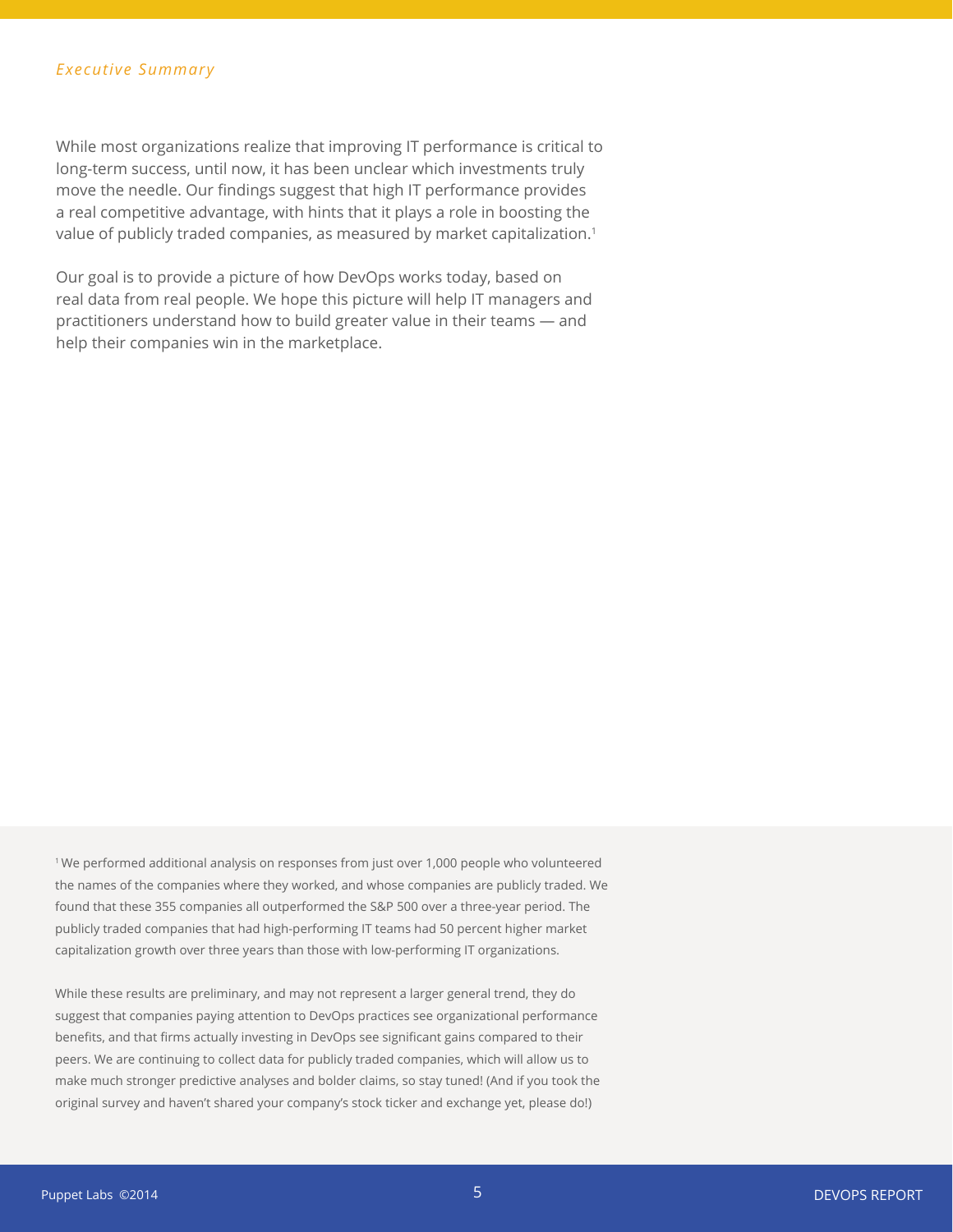## **WHO** TOOK THE SURVEY

More than 9,200 people from 110 countries (more than twice as many people as our previous survey) responded to our December 2013 survey, making this the largest DevOps survey to date.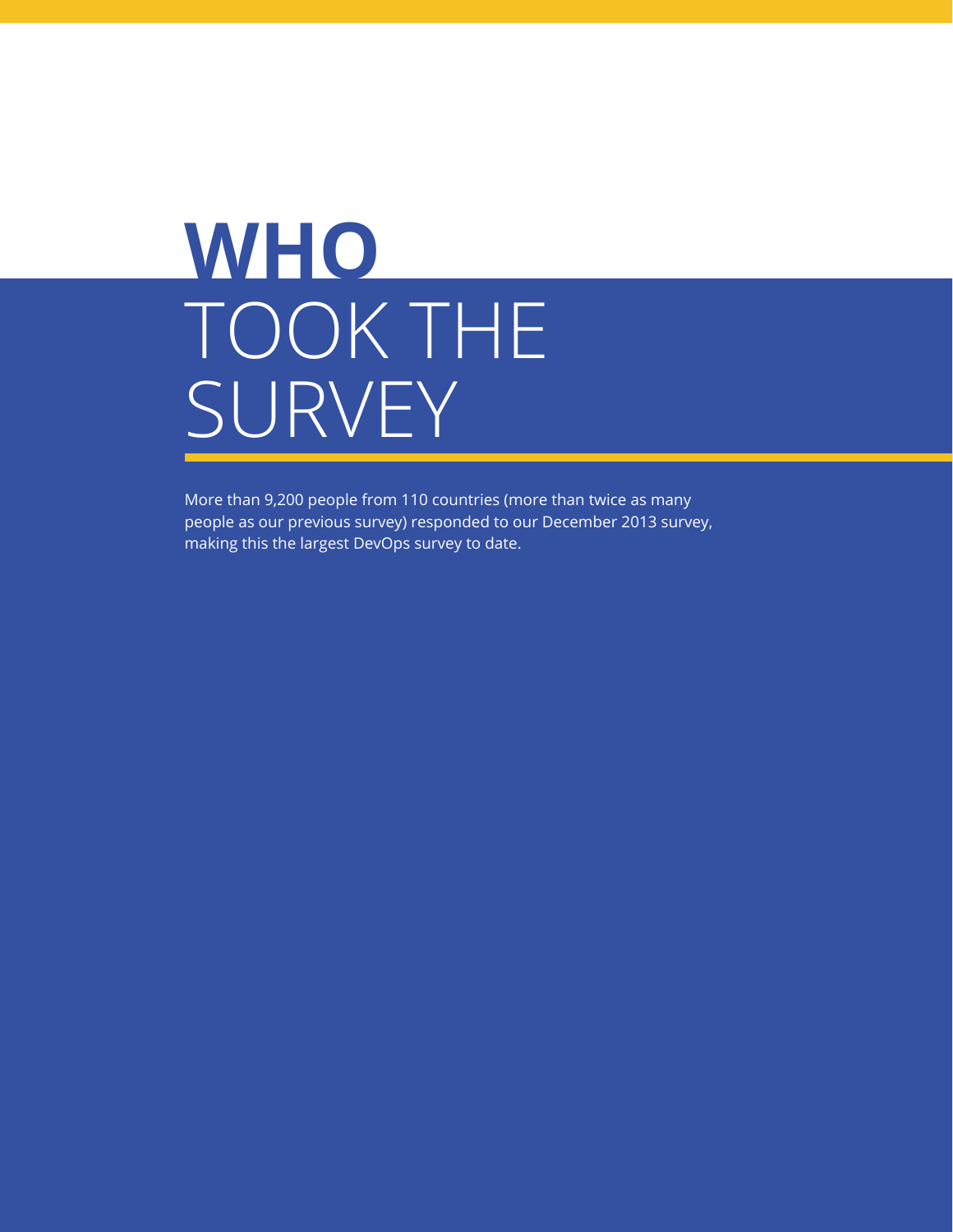## *Who Took the Survey* **Overview**



While the majority of survey participants work in the technology and web software industries (23 percent and 11 percent, respectively), there were strong showings from other industries as well. Education (8 percent), banking and finance (7 percent) and entertainment and media (7 percent) are just a few of the industries represented in our survey.

## Organizational Characteristics

Respondents came from organizations of all sizes: from tiny startups to 10,000-employee companies, from shops with fewer than 100 servers to large enterprises with more than 10,000 servers under management.

In terms of organization size, the plurality of responses — 27 percent came from companies with 500 to 9,999 employees. With respect to the number of servers managed, the majority of respondents (51 percent) said their infrastructure included fewer than 500 servers. Just 13 percent said their organizations had more than 5,000 servers.

## Demographics

In the 2012 survey, 57 percent of respondents said they worked in IT operations, and more than 33 percent were in development/ engineering. Most remaining respondents fell into the "other" category. In the 2013 survey, we grouped the most common "other" responses to better understand the job roles of our respondents, and how IT and development functions are structured in organizations.

#### Industry

| Technology        | 22.7%   |
|-------------------|---------|
| Web Software      | 0.9%    |
| Education         | 7.5%    |
| Finance/Banking   | 7.4%    |
| ENTMT/Media       | 6.8%    |
| Consulting        | 5.9%    |
| Telecomunications | 5.7%    |
| Government        | 4.5%    |
| Retail            | 3.7%    |
| Healthcare        | $3.0\%$ |
| All Others        | 21.9%   |

### Company Size by # of Employees:

| $1 - 4$        | 5.8%  |
|----------------|-------|
| $5 - 9$        | 3.6%  |
| $10 - 19$      | 5.8%  |
| $20 - 99$      | 17.1% |
| 100-499        | 21.8% |
| 500-9,999      | 26.8% |
| $10,000+$      | 15.8% |
| I don't know   | 2.1%  |
| Not applicable | 1.3%  |

#### Size of IT infrastructure by # of servers

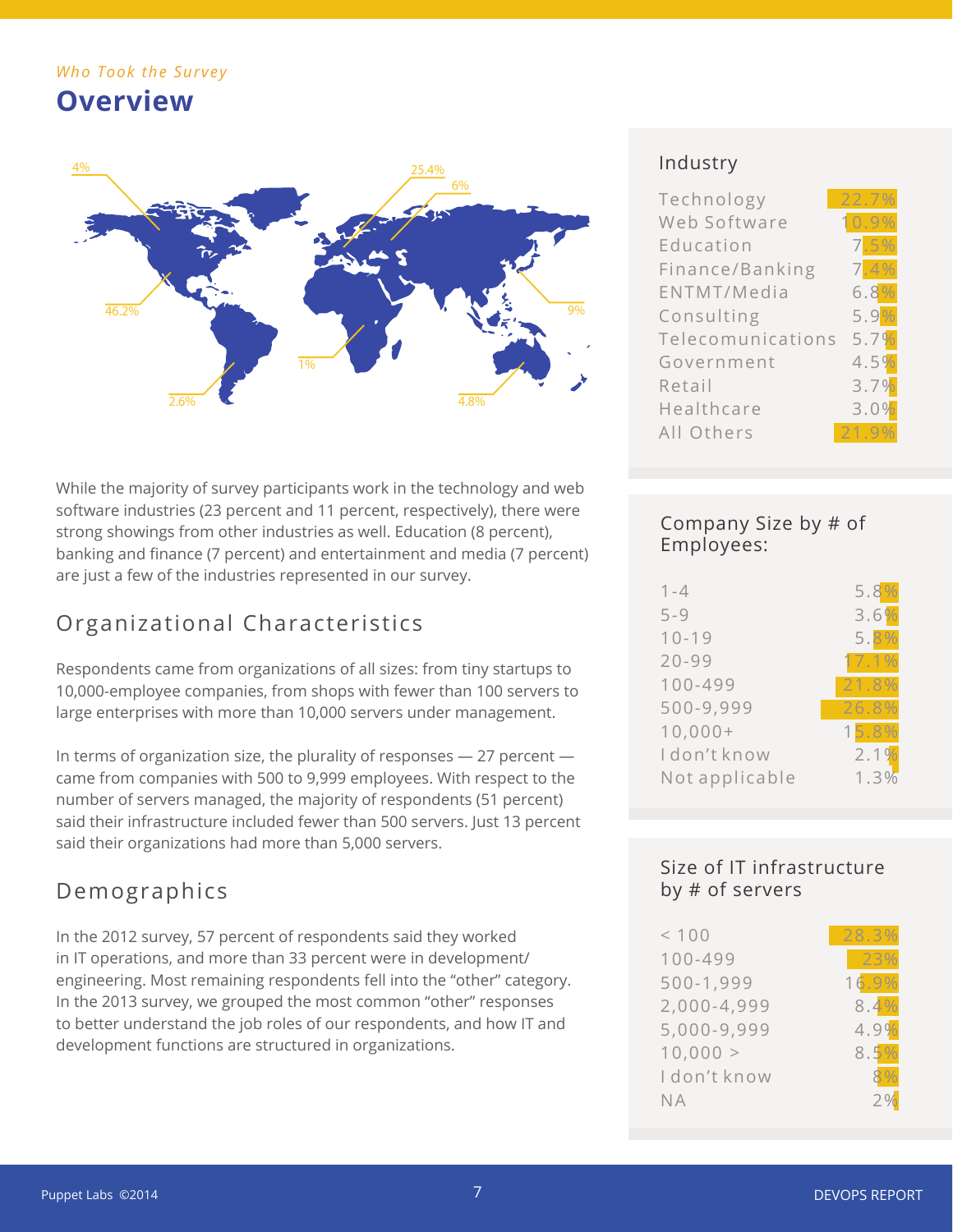Almost a third of 2013 respondents (30 percent) worked in IT operations departments. A similar number (29 percent) were in development/ engineering departments. Out of all respondents, 83 percent identified as practitioners: admins, engineers, architects, developers, etc. Another 14 percent were managers, directors or executives. C-level executives represented 3 percent of respondents.

## A Note About DevOps Teams

We were surprised that 16 percent of our survey respondents (1,485 people) were part of a DevOps department, because named DevOps departments have only come into existence in the past five years. Of these respondents, 55 percent identified as DevOps engineers or systems engineers.

"DevOps engineer" and "systems engineer" titles also showed up in IT operations, development and engineering departments.

#### **Incidence of DevOps & System Engineers by Department**

|                  | <b>IT Operations Department</b> | Development or<br>Engineering Department |
|------------------|---------------------------------|------------------------------------------|
| DevOps Engineer  | 129 / 4.6%                      | $144/5.4\%$                              |
| Systems Engineer | 503 / 17.8%                     | 240/9.0%                                 |

We wanted to see whether there are significant differences between people who work in named DevOps departments and those who don't. Though the two groups are quite similar in many respects, we found a few interesting differences. For example, the majority of respondents in DevOps departments work in companies with 20 to 499 employees. Respondents who work in DevOps departments were more likely to work in the entertainment, technology and web software industries than respondents who worked in other departments. They are also slightly more prevalent in California and Texas than in the rest of the United States, though we found no difference in distribution across global regions.

#### Departments

| IT Ops                    | 30.4% |
|---------------------------|-------|
| Dev/Eng                   | 28.8% |
| DevOps                    | 16%   |
| Consultant                | 5.6%  |
| C-level Executive         | 2.3%  |
| Network Operations 1.9%   |       |
| Information Security 1.4% |       |
| Quality Assurance 1.3%    |       |
| Release Engineering 1.2%  |       |
| All Others                | 11.1% |

### DevOps Roles

| Architect                                | 10.3% |
|------------------------------------------|-------|
| Automation or<br><b>Tooling Engineer</b> | 10.5% |
| DevOps Engineer                          | 31.3% |
| Release or<br>Build Engineer             | 5.2%  |
| Systems Engineer                         | 23.4% |
| Manager or<br>Senior Manager             | 8.3%  |
| Director                                 | 4.8%  |
| VP                                       | 0.9%  |
| Other                                    | 5.2%  |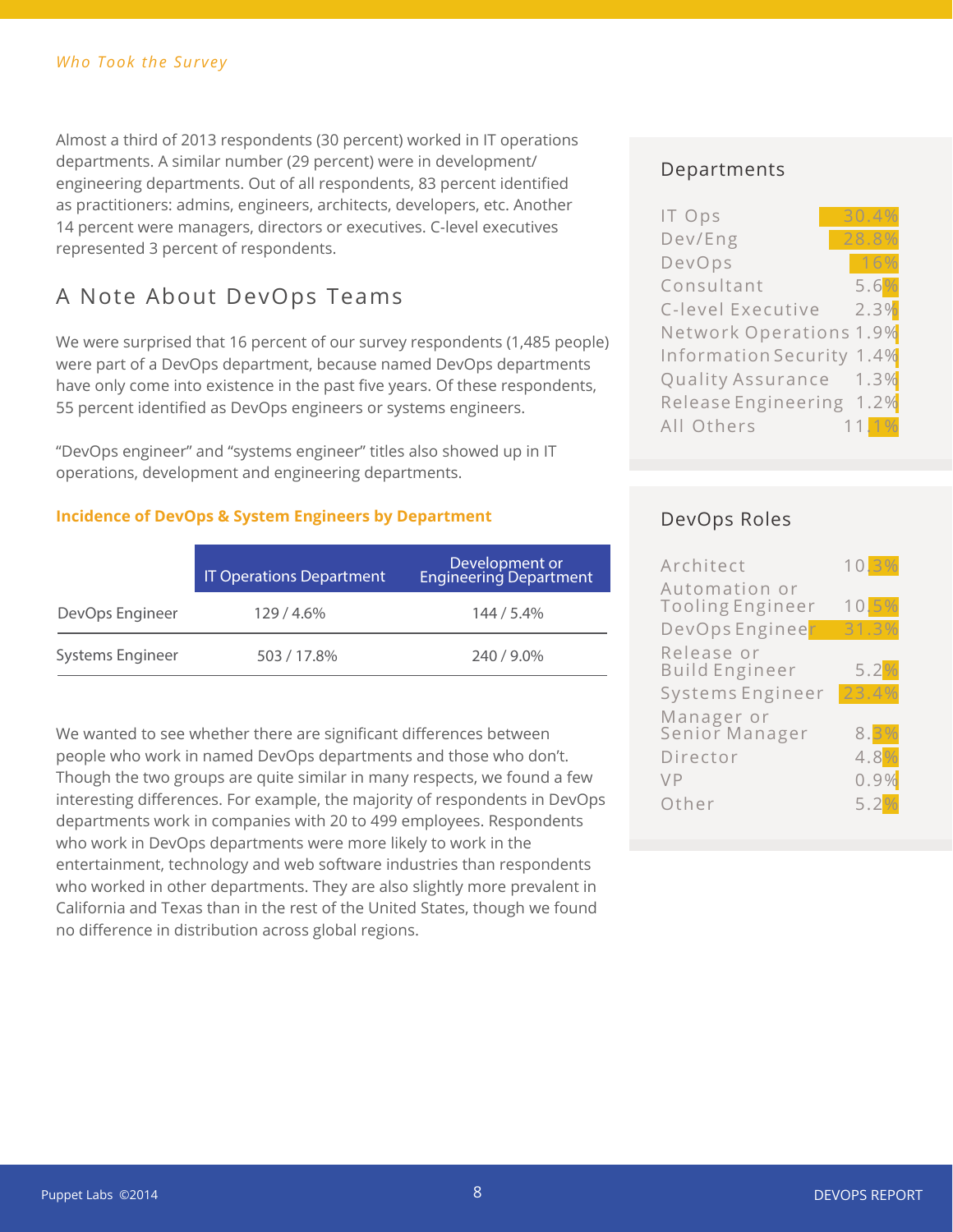The most striking difference, not surprisingly, is the use of DevOps practices. Ninety-two percent of respondents working in DevOps departments said they were currently implementing DevOps practices, or already had. This is sharply higher than the overall group, of which 57 percent say they are implementing, or have already implemented, DevOps practices. What we *don't* know is whether DevOps departments are doing anything that's noticeably different from IT departments that employ DevOps practices.

There's plenty of lively discussion about the pros and cons of creating a DevOps department. Our analysis makes it clear that DevOps teams are a growing trend. We also have evidence that organizations with a DevOps department are successful: More than 90 percent of those working in DevOps departments are in companies with high to medium IT performance. The DevOps-department cohort is 50 percent more likely to be in a company with high IT performance.

Despite a growing trend of DevOps departments, we think a dedicated team can miss the point.

#### **Jez Humble's take:**

"The DevOps movement addresses the dysfunction that results from organizations composed of functional silos. Thus, creating another functional silo that sits between dev and ops is clearly a poor (and ironic) way to try and solve these problems. Devops proposes instead strategies to create better collaboration between functional silos, or doing away with the functional silos altogether and creating cross-functional teams (or some combination of these approaches)."

#### Read the rest of his blog post at:

*http://continuousdelivery. com/2012/10/theres-no-suchthing-as-a-devops-team/*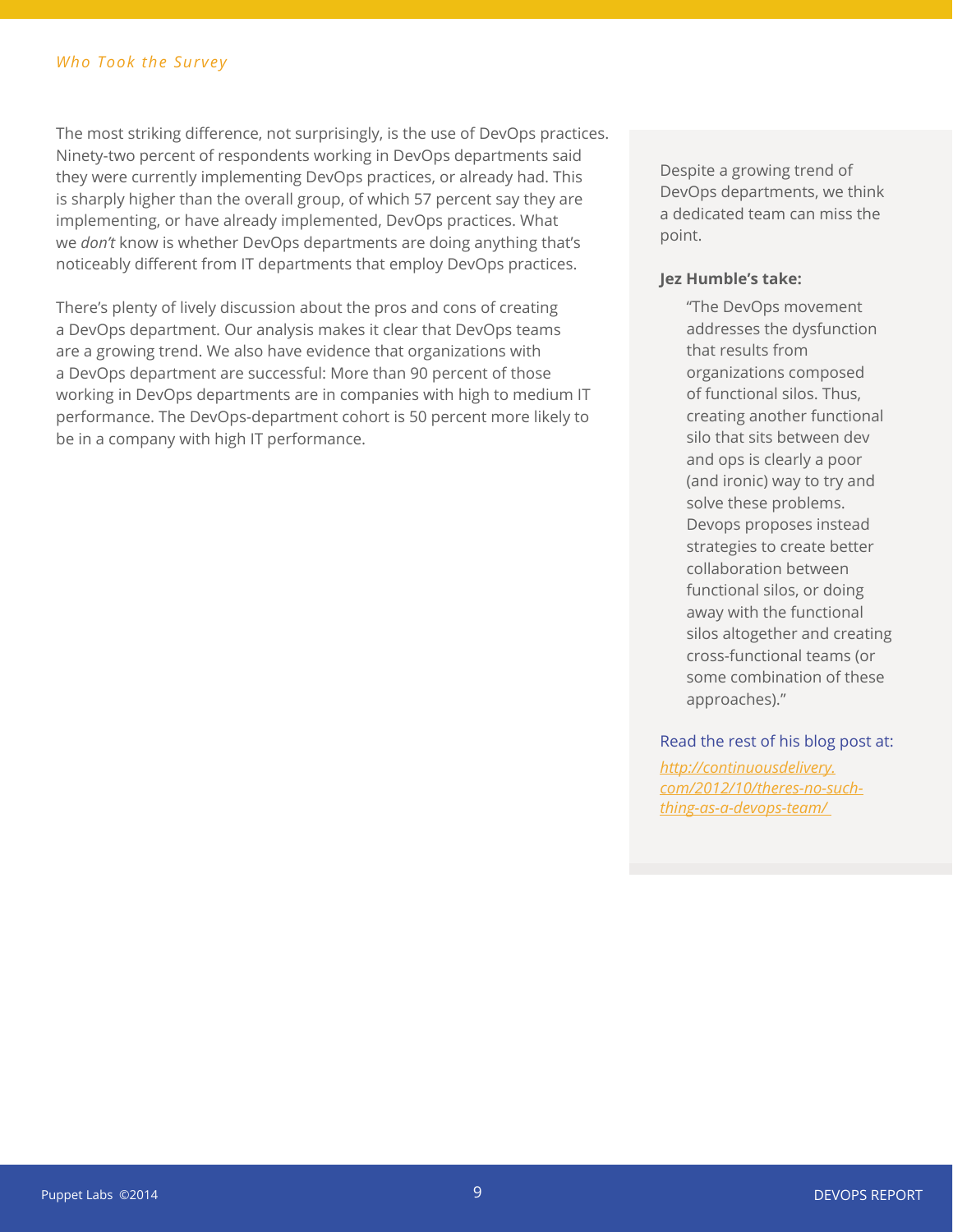#### *Who Took the Survey*

## **This Year's Results Support and Deepen Last Year's Findings**

Our goal was to reach a sample population that faithfully represents today's technical professional landscape. While this isn't a truly random sampling, we are confident that we achieved our goal, because our sampling was both so large, and so diverse across a number of demographic measures, including: departments, job titles, organization size, infrastructure size and geographic regions.

Why is diversity of respondents so important? It allows us to be confident that our analysis applies to the population as a whole, and that our conclusions aren't limited to certain types of organizations or narrow bands of job roles. The trends we have identified affect *everyone* — not just big WebOps shops, not just startups in cutting-edge tech regions, not just organizations with less than 500 servers, not just organizations with or without a separate DevOps team.

We've confirmed last year's performance findings: high-performing organizations are still **deploying code 30 times more frequently**, with **50 percent fewer failures** than their lower-performing counterparts.

This year's findings, based on more detailed questions, allow us to determine with greater specificity what high-performing organizations look like, and what practitioners and managers can do to achieve high IT performance in their own organizations. **We can now assert with confidence that high IT performance correlates with strong business performance, helping to boost productivity, profitability and market share.**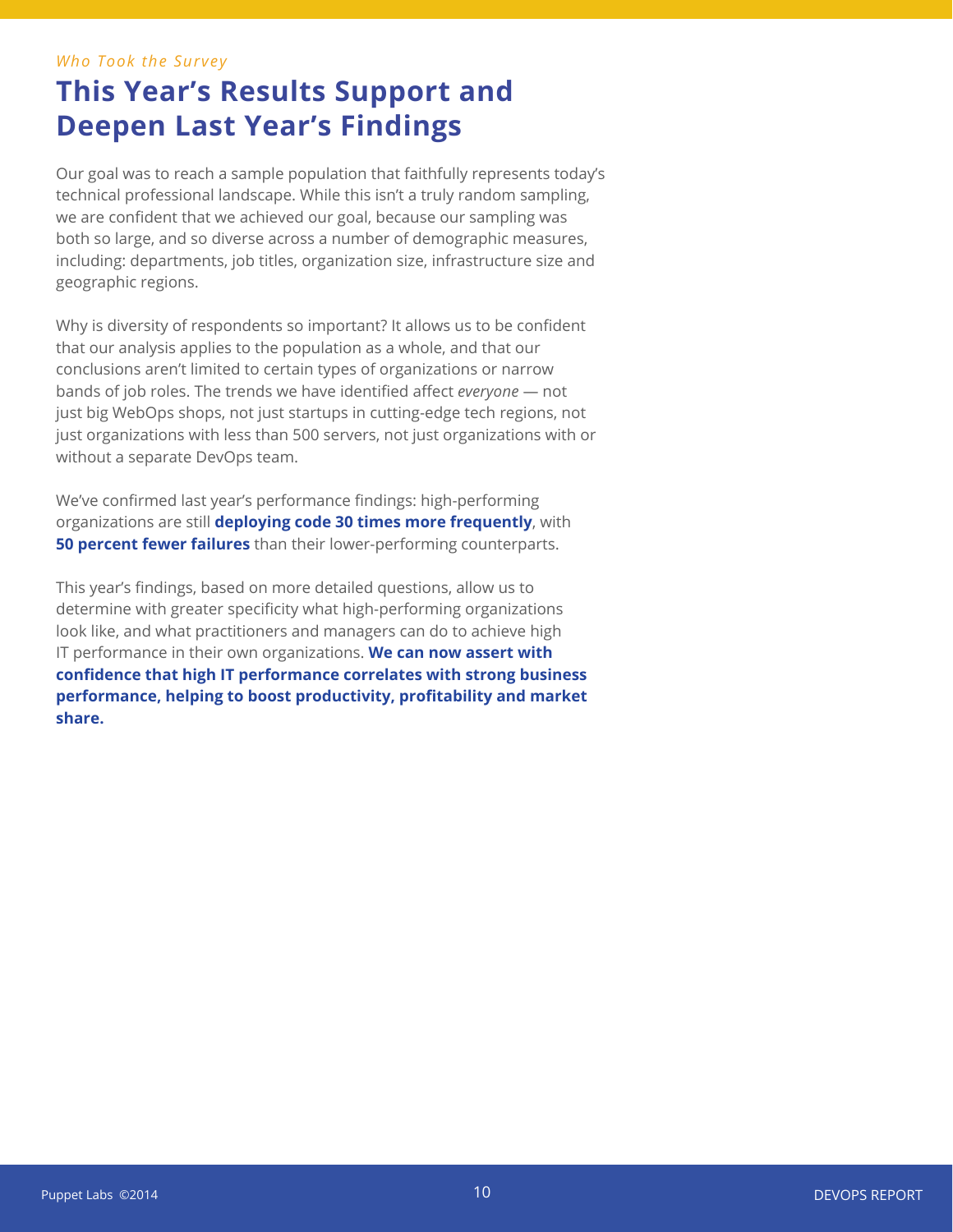# **ORGANIZATIONAL** PERFORMANCE

IT is typically considered a cost center, and until now, there has been little evidence that investing in IT provides significant returns. We wanted to test the hypothesis that IT performance actually does make a difference to organizational performance. We found that companies with high IT performance are twice as likely to exceed their profitability, market share and productivity goals, giving them a strong competitive edge.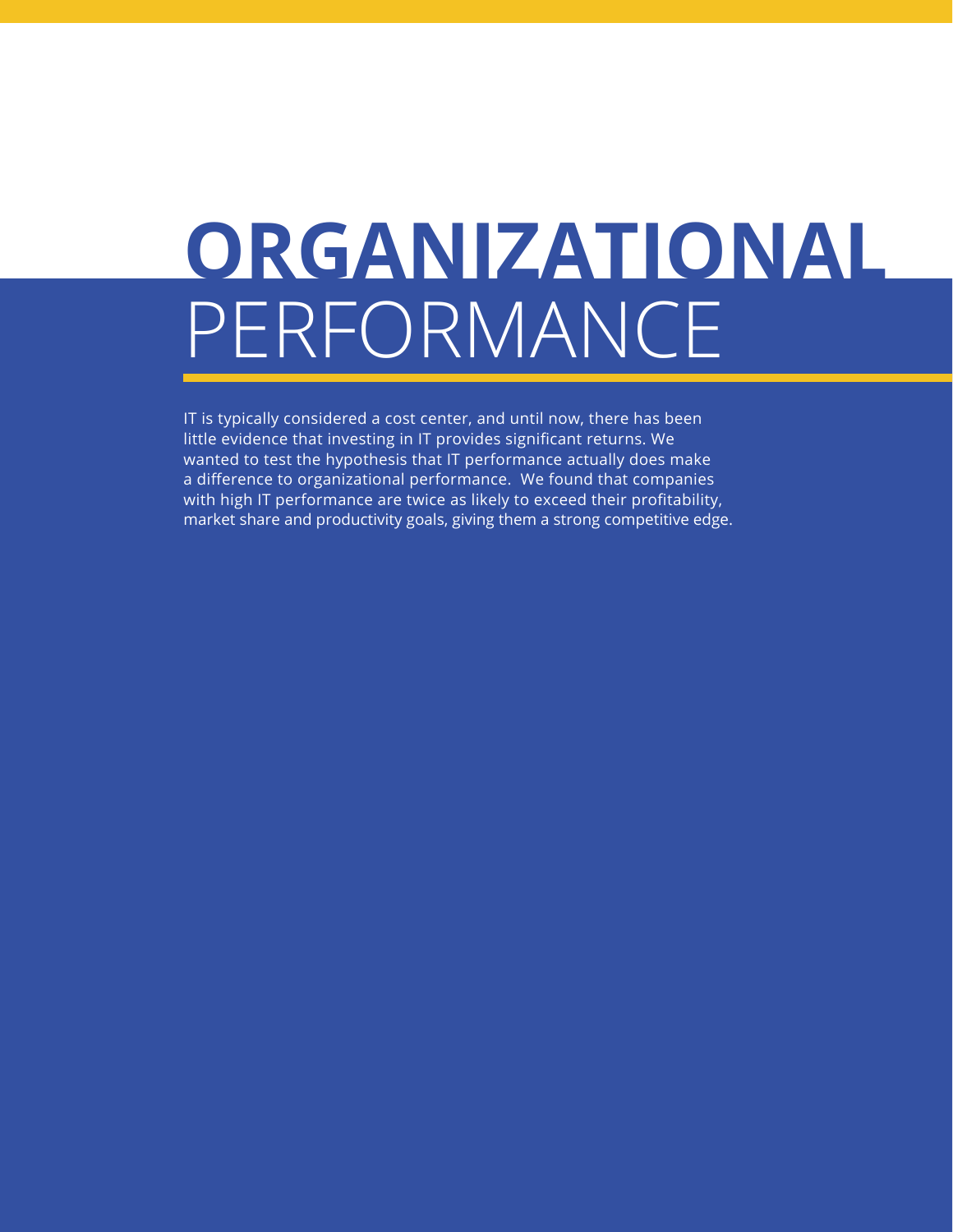Many factors drive organizational performance, including market conditions, executive leadership and operational effectiveness. There is no simple formula or single factor that guarantees success. However, we now have quantitative evidence that IT performance and DevOps practices contribute to organizational performance.

We found that companies with high IT performance are twice as likely to exceed their profitability, market share and productivity goals. Investing in IT initiatives can deliver real returns, and give businesses a competitive edge.

#### **Three major factors that contribute to organizational performance:**

- **IT performance and DevOps Practices.** Our data shows that IT performance and well-know DevOps practices, such such as those that enable continuous delivery, are predictive of organizational performance. As IT performance increases, profitability, market share and productivity also increase. IT is a competitive advantage, not just a utility, and it's more critical now than ever to invest in IT performance. In the following sections, we'll discuss which practices deliver business value and drive overall organizational performance.
- **Organizational culture and climate for learning.** DevOps has always been about culture, not just about tools and processes. We found that the cultural practices and norms that characterize high-trust organizations — good information flow, cross-functional collaboration, shared responsibilities, learning from failures and encouragement of new ideas — are the same as those at the heart of DevOps. That helps explain why DevOps practices correlate so strongly with high organizational performance.
- **Job satisfaction.** A breakthrough finding was that job satisfaction is the No. 1 predictor of organizational performance. Job satisfaction also highly correlates with DevOps practices and culture. Just as some suggest that happy cows make better cheese, DevOps practices increase employee satisfaction, which leads to better business outcomes

In the following sections, we'll dive more deeply into these three factors.

#### How We Measured Organizational Performance

To measure organizational performance, survey respondents were asked to rate their organization's relative performance across several dimensions, a scale validated multiple times in prior research. For more information on this measure, read S.K. Widener's paper, "An empirical analysis of the levers of control framework."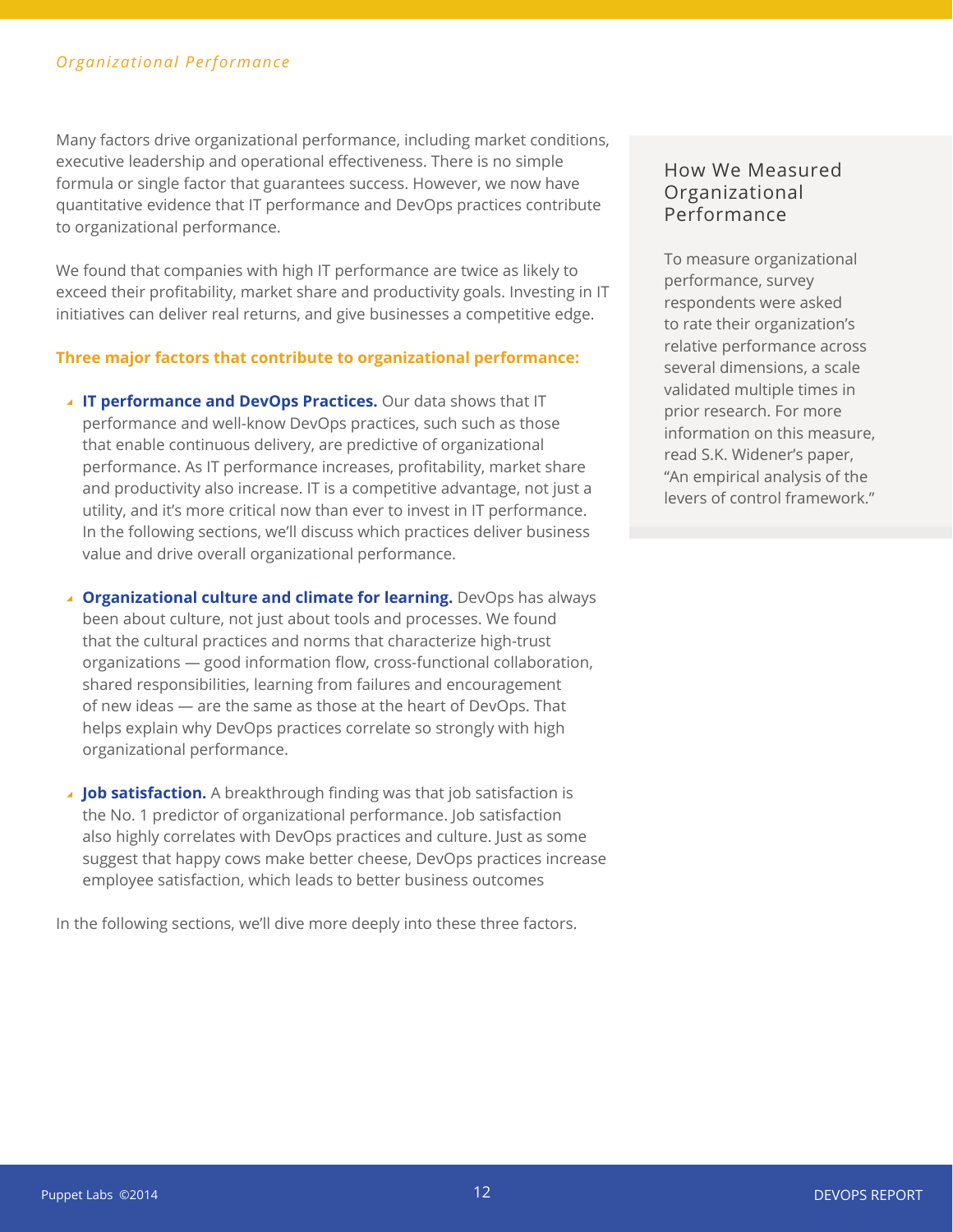## **IT** PERFORMANCE

Last year, we were delighted to discover that we could actually quantitatively define IT performance. We discovered that highperforming IT organizations are more agile and reliable: They deploy code 30 times more frequently than their lower-performing peers, with 50 percent fewer failures. This year, we've learned that IT performance has real impact on the business: Companies with high IT performance are twice as likely to exceed their profitability, market share and productivity goals.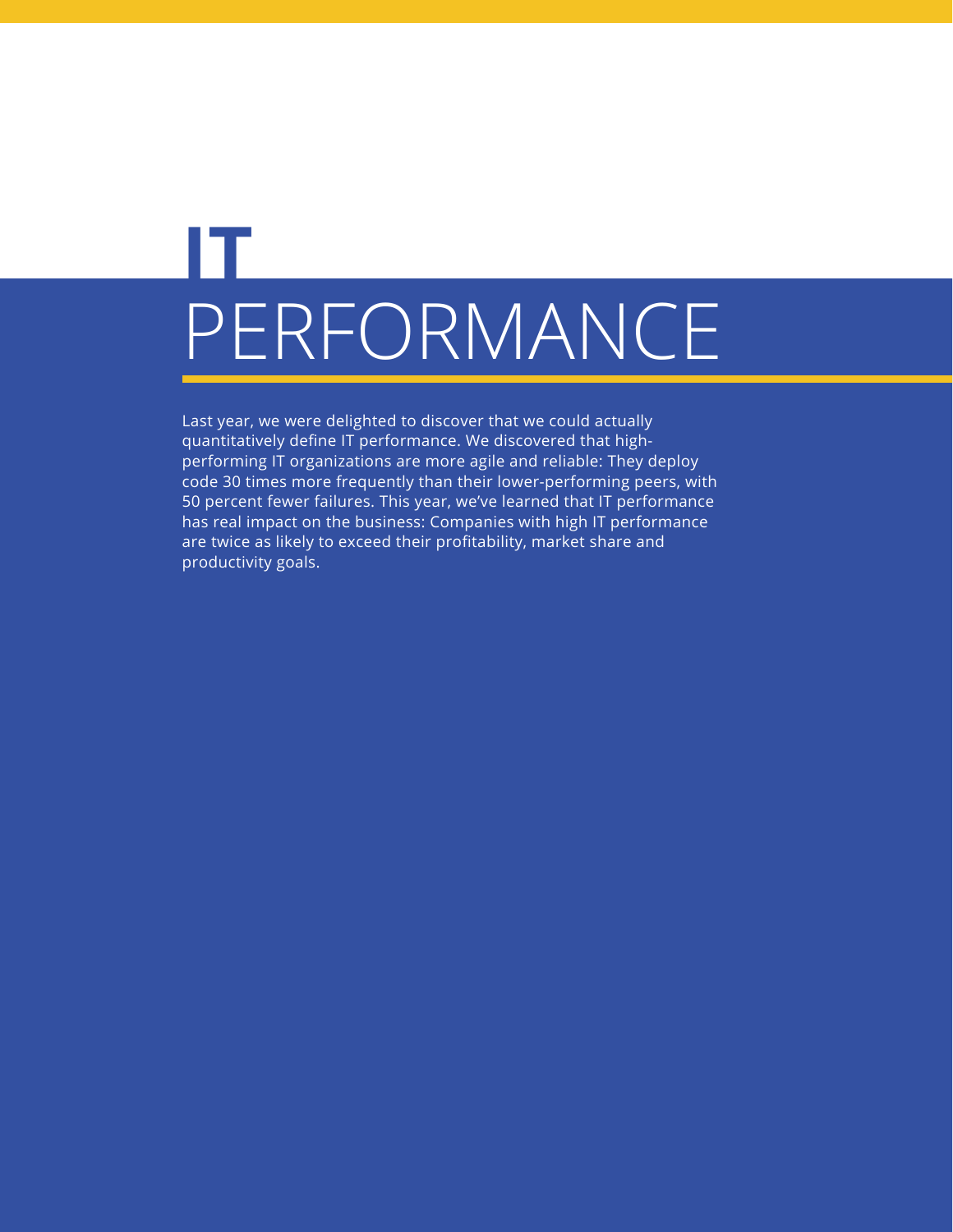Our analysis showed that the longer an IT organization continues to practice DevOps, the more its IT performance improves. Because business outcomes are linked to IT practices, greater DevOps maturity gives companies a clear lead, as their business outcomes continue to improve over time along with IT performance.

IT performance is measured in terms of throughput and stability, two attributes that seem to be opposed, yet are both essential to achieving IT that's a real strategic asset. The individual measures that make up IT performance are **deployment frequency**, **lead time for changes**, and **mean time to recover from failure**. Throughput is measured by deployment frequency and lead time for changes, while stability is measured by mean time to recover. To increase IT performance, you need to invest in practices that increase these throughput and stability measures.

#### Top Practices Correlated with Deployment Frequency

#### **Continuous delivery**

Continuous delivery ensures that your software is always in a releasable state, turning deployment into a non-event that can be performed on demand.

#### **Use of version control for** *all* **production artifacts**

When it's easy to recreate environments for testing and troubleshooting, throughput goes up.

#### Top Practices Correlated with Lead Time for Changes

#### **Use of version control for** *all* **production artifacts**

The ability to get changes into production repeatedly in a reliable, lowrisk way depends on the comprehensive use of version control.

#### **Automated testing**

With a reliable and comprehensive set of automated tests, you can quickly gain confidence that your code is releasable without lengthy integration and manual regression testing cycles.

#### Top Practices Correlated with Mean Time to Recover (MTTR)

#### **Use of version control for** *all* **production artifacts**

When an error is identified in production, you can quickly either redeploy the last good state or fix the problem and roll forward, reducing the time to recover.

#### **Monitoring system and application health**

Logging and monitoring systems make it easy to detect failures and identify the events that contributed to them. Proactive monitoring of system health based on threshold and rate-of-change warnings enables us to preemptively detect and mitigate problems.

#### How We Measured IT Performance

Coming up with a quantitative definition of IT performance wasn't easy. After all, how do you measure concepts that can't be measured directly, such as happiness or job satisfaction? In statistics, you do this with what's known as a latent construct.

To get a highly reliable and valid latent construct for IT performance, we started with a set of related independent variables: deployment frequency, lead time for changes, mean time to recover and change fail rate.

After a lot of refining and statistical testing, we found that change fail rate was not significantly correlated with the other variables leading us to our current definition of IT performance: **deployment frequency**, **lead time for changes** and **mean time to recover.**

 After several additional statistical tests to verify, we can now confidently say that we have a useful and quantifiable definition of IT performance in the context of DevOps.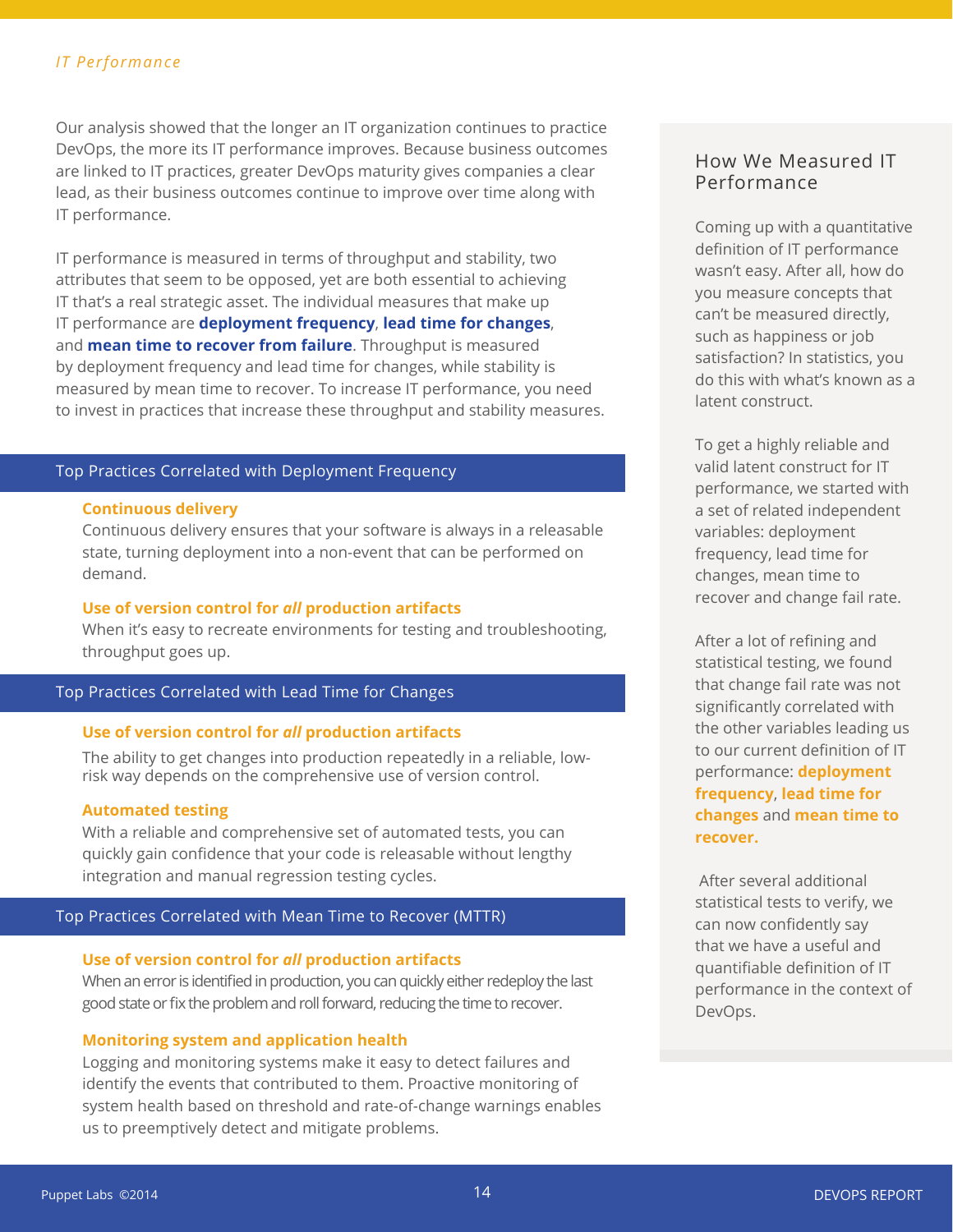#### *IT Performance*

IT departments also look at change fail rate as a measure of their performance. We did not find that change fail rate correlated with any specific practices. However, we did see significant differences between groups with high, medium and low change fail rates. High performing IT organizations have 50% lower change fail rates than medium and low performing IT organizations.

#### **Practices Correlated with IT Performance Metrics**

#### Throughput Metrics **Deployment Frequency** ▲ Continuous Delivery Version Control Stability Metrics **Mean Time to Recover** Version Control ▲ Monitoring System

#### **Lead Time for Changes**

- Version Control
- Automated Testing

and Application Health

#### **Change Fail Rate**

Not strongly correlated with specific practices.

#### Deploy Frequency & DevOps Maturity

DevOps maturity was highly correlated with deployment frequency. Deployment is often the biggest pain point leading to the implementation of DevOps practices. The longer dev and ops teams practice DevOps, the better they get, leading to higher deployment frequency.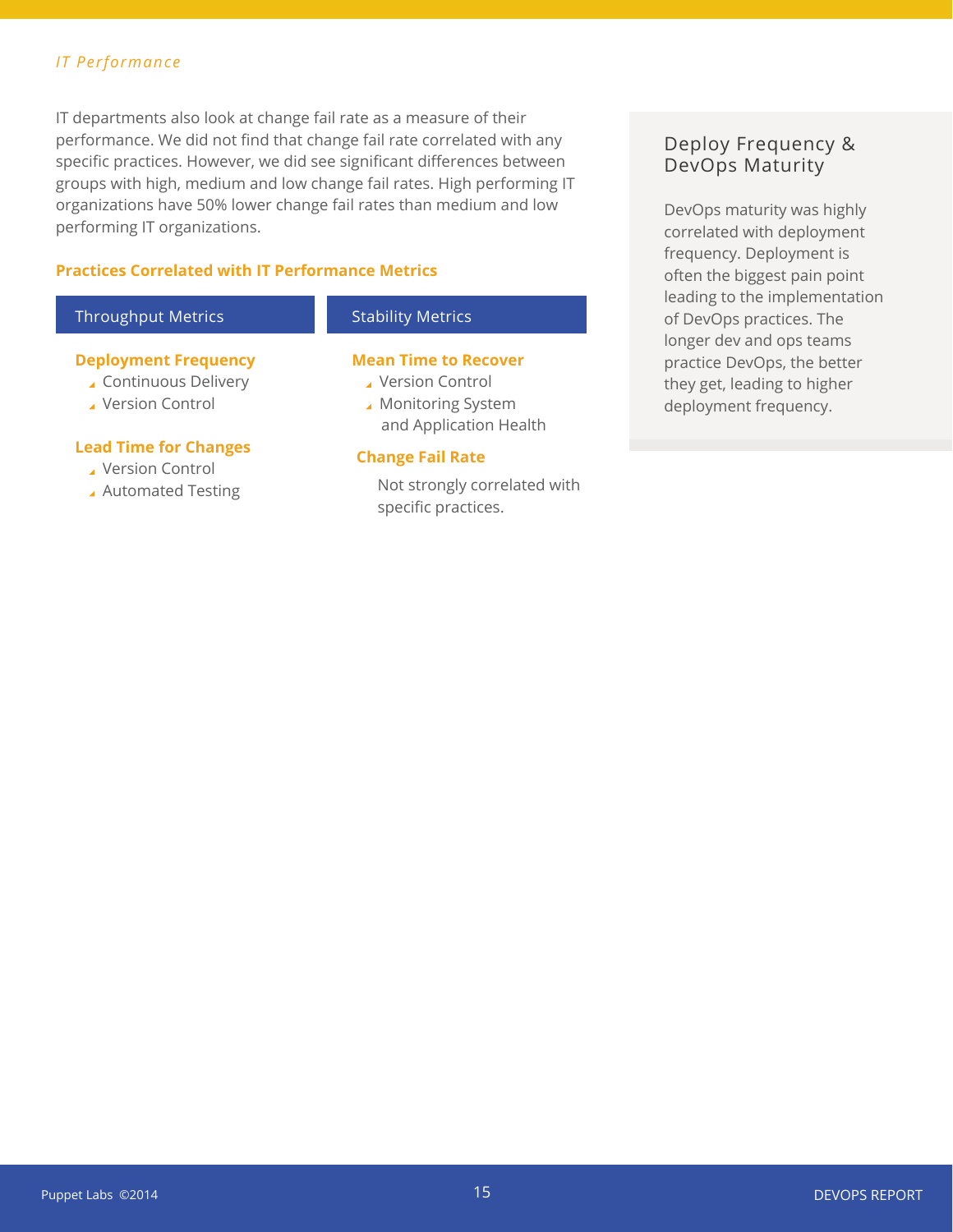#### *IT Performance*

In this section, we'll explore the practices that correlate most strongly to high IT performance.

## Continuous Integration and Continuous Delivery

Continuous delivery is a methodology that focuses on making sure your software is always in a releasable state throughout its lifecycle. Continuous delivery changes the economics of the software delivery process, making it cheap and low-risk to release new versions of your software to the people who use it.

Implementing continuous delivery means creating multiple feedback loops to ensure that high-quality software gets delivered to users more quickly. Continuous delivery requires that developers, testers, and UX, product and operations people collaborate effectively throughout the delivery process.

Continuous integration is a development practice whereby developers routinely merge their code into trunk (also known as master) in a version control system — ideally, multiple times per day. Each change triggers a set of quick tests to discover serious regressions, which developers must fix immediately. This process is actually the first step towards achieving continuous delivery — quite literally, because the CI process creates canonical builds and packages that are ultimately deployed and released.

Our analysis of the survey results showed that developers breaking large features into small incremental changes and merging their code daily into trunk are strongly correlated with both IT and organizational performance.

These practices, which are a critical part of continuous integration and continuous delivery, also require automated testing and version control two other practices correlated with IT performance. Automated and manual validations such as performance and usability testing give the team the chance to detect problems introduced by changes as soon as possible, and to fix them immediately.

The goal of continuous integration — and of continuous delivery, in fact is to make the process of releasing changes to software users a technically straightforward, even boring, process. When that's the case, the IT team can spend more of its time on the kind of proactive, strategic planning that can contribute even more value to the enterprise.

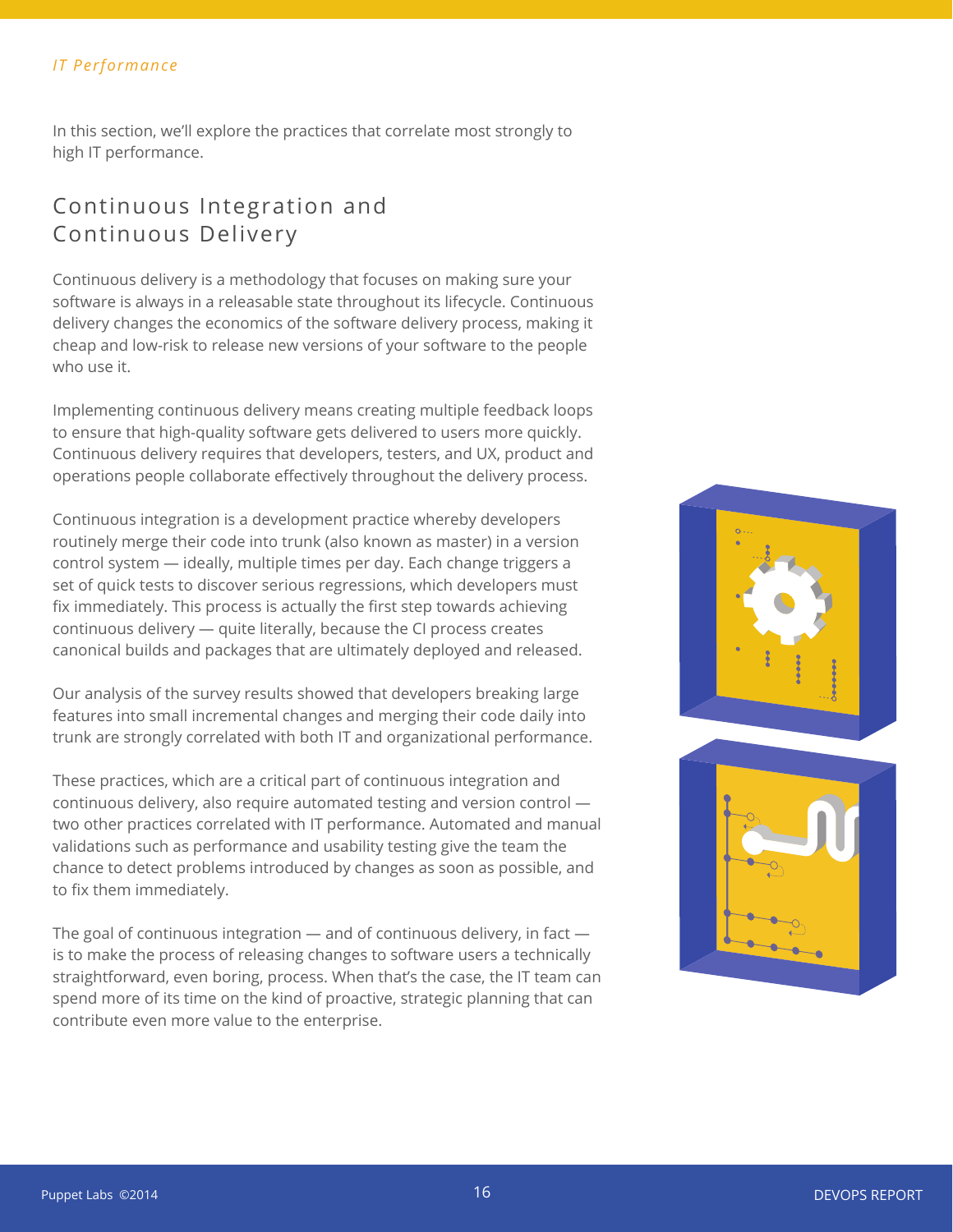## Automated Acceptance Testing

As part of continuous delivery, automated acceptance tests are written alongside new code to ensure that new features meet business requirements, and existing high-value features are protected against regressions. New versions of the system must pass numerous automated tests before they can undergo exploratory testing and be deployed to production, substantially reducing the reliance on time-consuming and error-prone manual regression testing, and improving overall quality and stability of the software.

The key automated testing practices that have an impact on IT performance are:

**Developers get feedback from acceptance and performance tests every day.** Rapid feedback enables developers to quickly fix bugs discovered through acceptance test failures. Because the feedback cycle encourages learning, development teams continue to get better and faster over time.

#### **It's easy for developers to fix acceptance test failures.**

To troubleshoot and fix acceptance test failures, developers must be able to easily reproduce and debug failures on their development machines. This requires automated provisioning, configuration and management of development environments, as well as software that is architected with test automation in mind. For example, a common approach is to stub out integration points, so expensive integrated environments aren't required to gain confidence that the software is releasable.

## Version Control

A prerequisite for continuous integration and continuous delivery is that everything required to reproduce the production environment must be checked into version control, including:

- **Application code**
- **Application configurations**
- **System configurations**
- **Tests and deployment scripts that are used to validate software and deploy it to test, staging and production environments**

Comprehensive version control enables us to cheaply create testing environments on demand and communicate the desired state of our systems effectively across teams, as well as providing the foundation of a reliable, repeatable, low-risk process for performing deployments and restoring service in the event of a failure.

#### Automated Tests and Organizational Performance

In a continuous delivery scenario, every new feature is tested against business requirements, supporting our findings that automated testing is highly correlated with organizational performance.

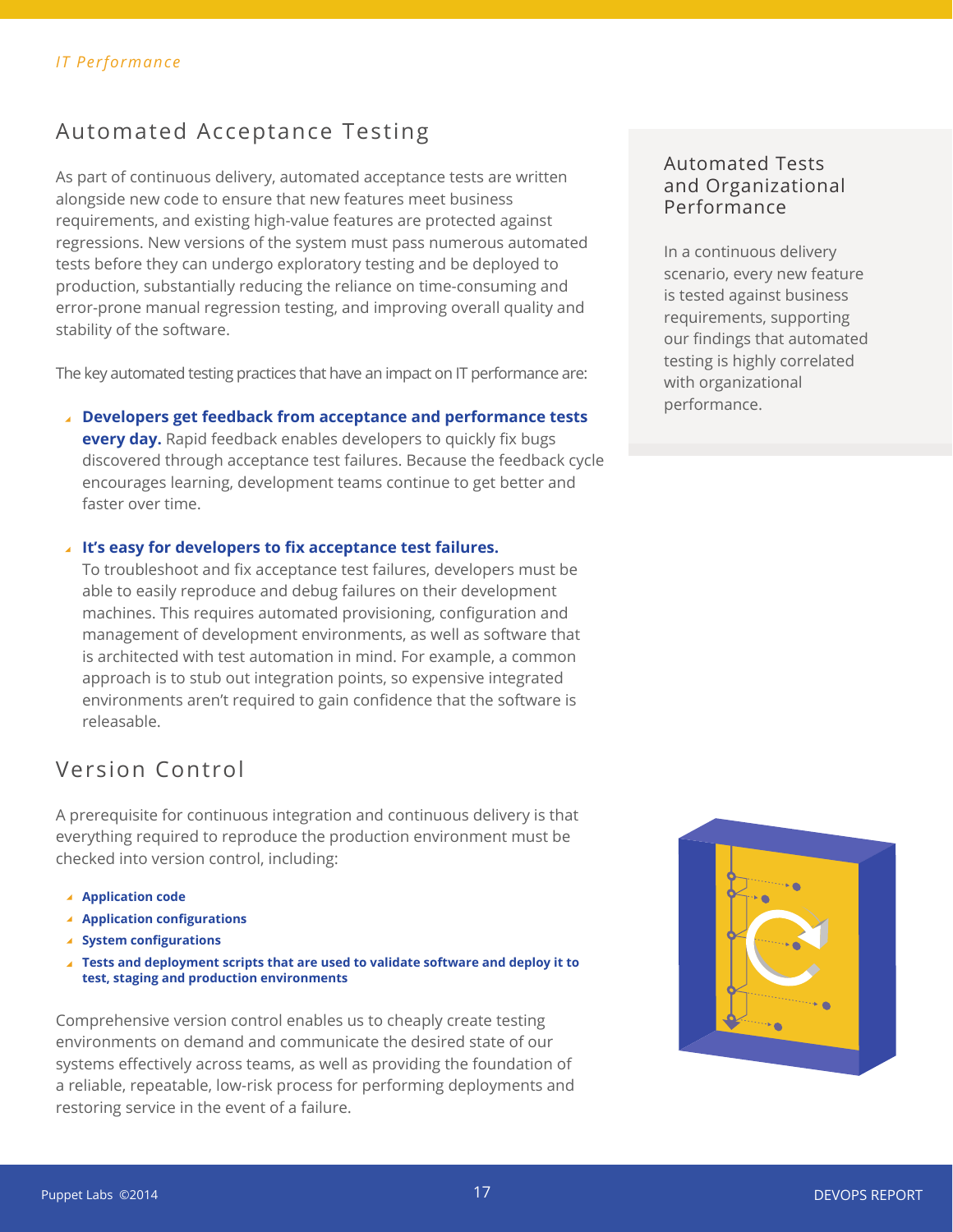## Top 5 Predictors of IT Performance

- **Peer-reviewed change approval process.** We found that when external approval (e.g., change approval boards) was required in order to deploy to production, IT performance decreased. But when the technical team held itself accountable for the quality of its code through peer review, performance increased. Surprisingly, the use of external change approval processes had no impact on restore times, and had only a negligible effect on reducing failed changes. In other words, external change approval boards had a big negative impact on throughput, with negligible impact on stability.
- **Version control for** *all* **production artifacts.** Version control provides a single source of truth for all changes. That means when a change fails, it's easy to pinpoint the cause of failure and roll back to the last good state, reducing the time to recover. Version control also promotes greater collaboration between teams. The benefits of version control shouldn't be limited to application code; in fact, our analysis shows that organizations using version control for both system and application configurations have higher IT performance.
- **Proactive monitoring.** Teams that practice proactive monitoring are able to diagnose and solve problems faster, and have a high degree of accountability. When failures are primarily reported by an external source, such as the network operations center (NOC)  $-$  or worse, by customers — IT performance suffers.
- **High-trust organizational culture.** One of the pillars of DevOps is culture, and we were pleased to prove what we already knew anecdotally: Culture matters. In fact, organizational culture was highly predictive of both IT performance and overall organizational performance. No one should be surprised to hear that high-trust cultures lead to greater performance, while bureaucratic and fear-based cultures are destructive to performance.
- **Win-win relationship between dev and ops.** It's not dev versus ops, it's dev plus ops. When the outcome of a dev and ops interaction is win-win, IT performance wins.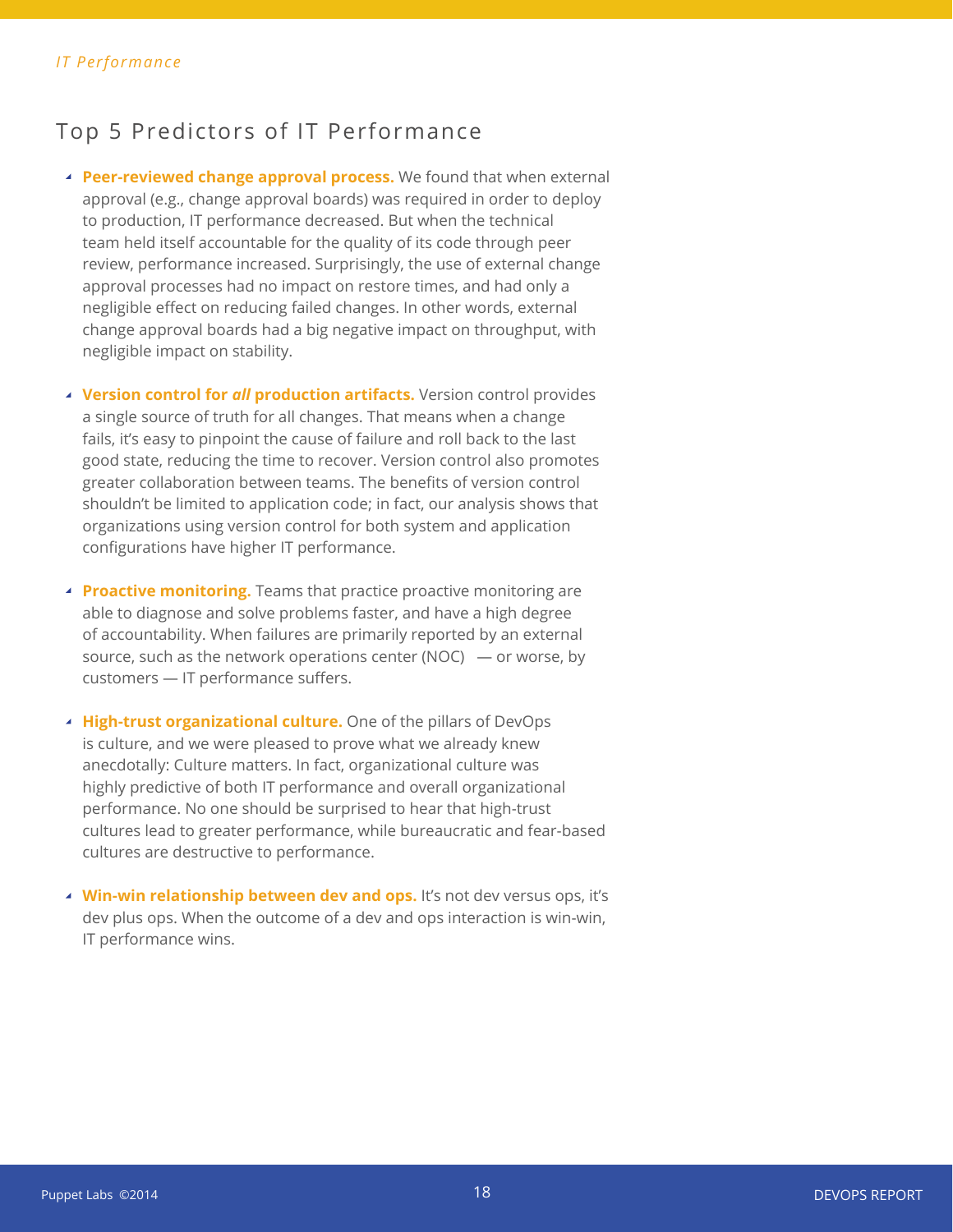#### *IT Performance*

### The Virtuous Circle of IT Performance & Organizational Performance

As we analyzed our survey data, we discovered something interesting: While a high-performing IT team improves the entire organization's performance as a business, organizational performance itself plays a role in improving IT stability.

A high-performing company is not going to make sudden, unreasonable demands on its IT team, but will work closely with IT to plan the initiatives that IT must support, or that will affect IT. There's a virtuous circle at work here: As stability improves, IT performance improves. This improved performance helps to create a better-functioning business that can pay attention to the communications and processes that enhance and improve stability. We're delighted with this finding, which underlines the importance of continuous learning and improvement.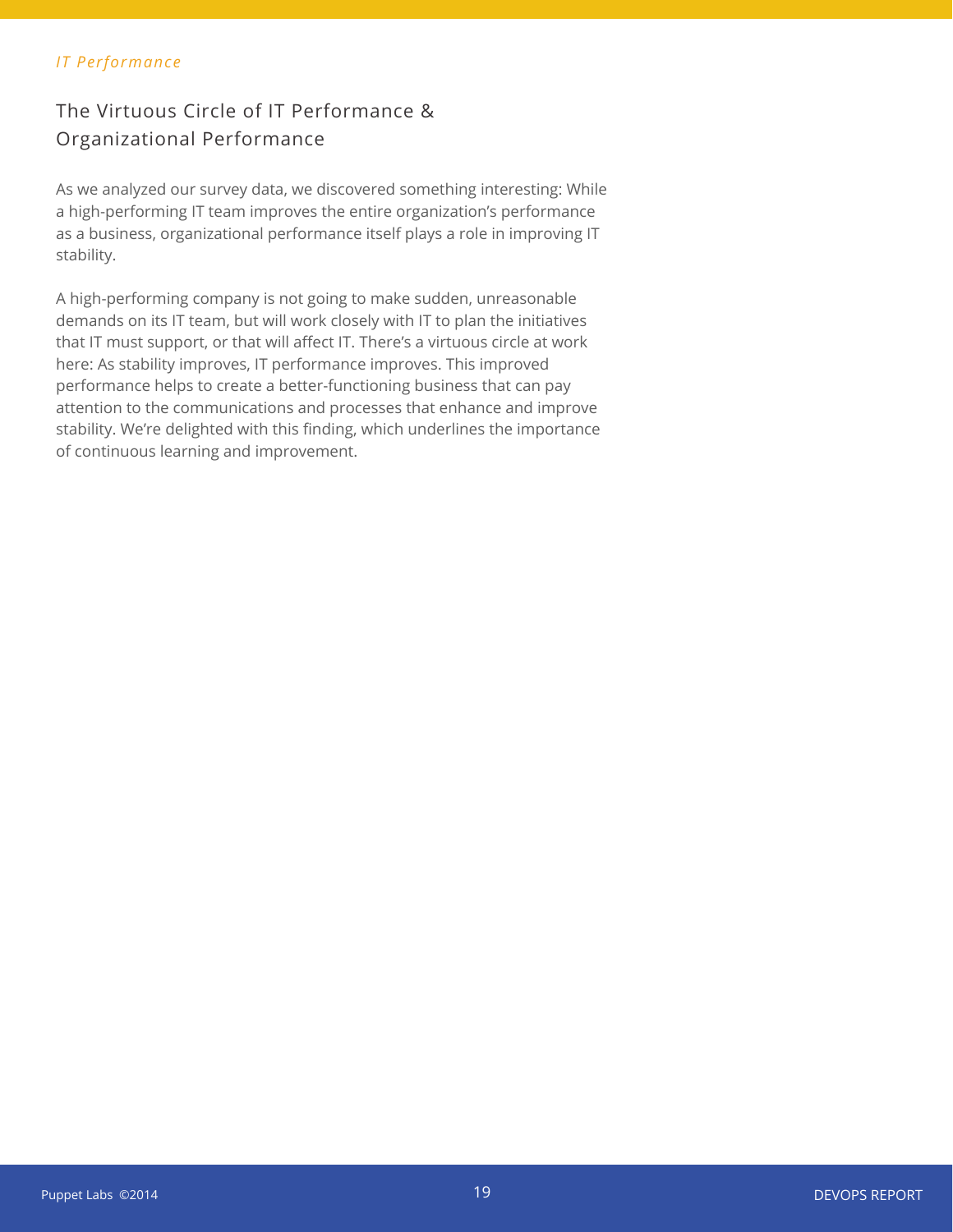## **THE CULTURE** OF HIGH PERFORMANCE

Organizational culture is one of those things we feel is important, but it is difficult to quantify in terms of impact on business performance. Yet in our survey, we were able to measure culture quantitatively, and found it is one of the top predictors of organizational performance. Culture really does matter to the business.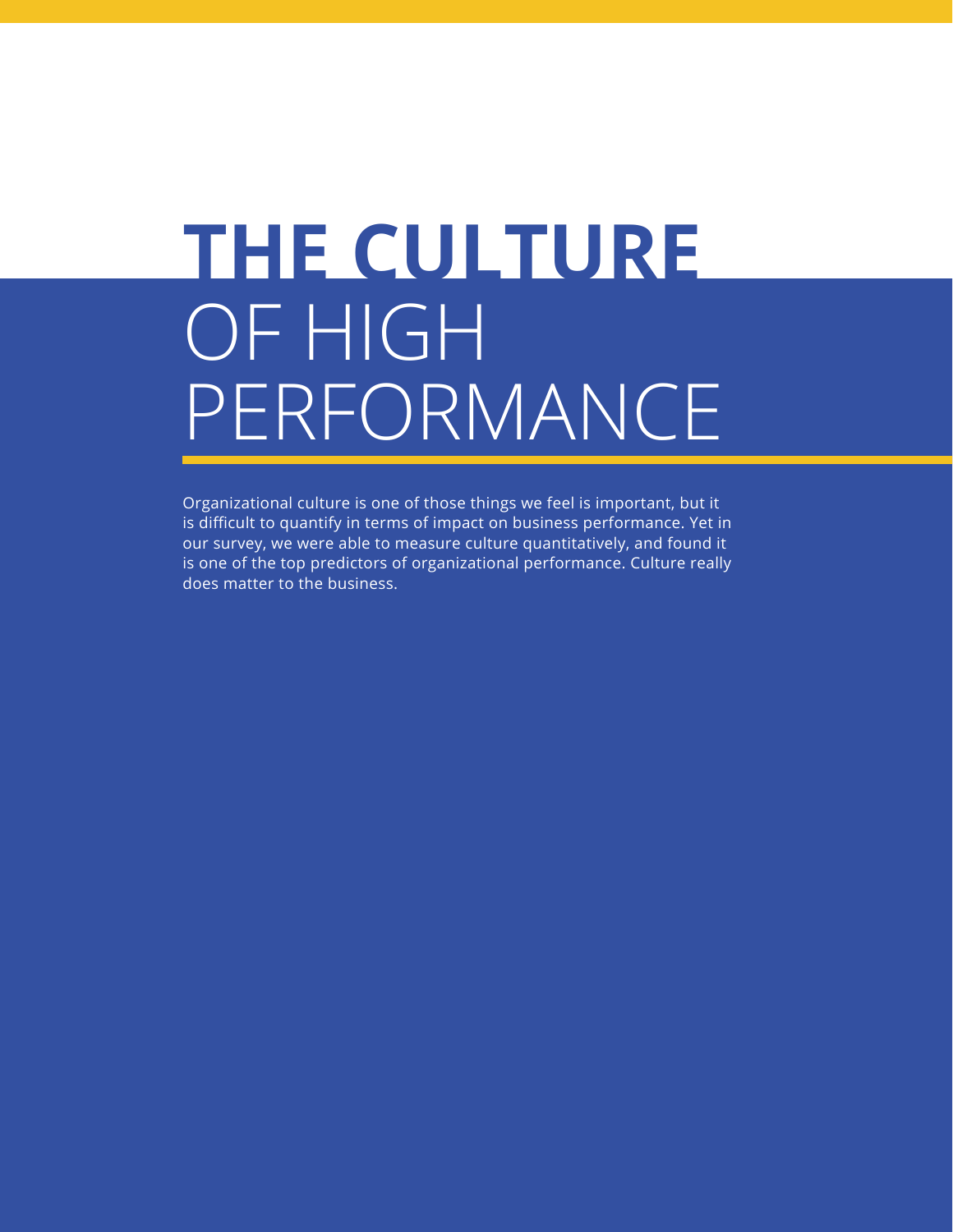#### *The Culture of High Performance*

A number of researchers have found that organizational culture has an impact on business performance. Our analysis of the survey data reinforces this: We found that culture is one of the top predictors of organizational performance.

To measure culture, we used a typology developed by Ron Westrum, a sociologist who found that organizational culture was predictive of safety in the health care industry. Table 1 shows Westrum's typology of organizational cultures. According to Westrum, hallmarks of a generative organization are good information flow, high cooperation and trust, bridging between teams, and conscious inquiry.

#### **Table 1 Typology of Organizational Culture** (Westrum, 2004)

| <b>Pathological</b><br>Power-oriented | <b>Bureaucratic</b><br>Rule-oriented | <b>Generative</b><br>Performance-oriented |
|---------------------------------------|--------------------------------------|-------------------------------------------|
| Low cooperation                       | Modest cooperation                   | High cooperation                          |
| Messengers shot                       | Messengers neglected                 | Messengers trained                        |
| Responsibilities shirked              | Narrow responsibilities              | Risks are shared                          |
| Bridging discouraged                  | <b>Bridging tolerated</b>            | Bridging encouraged                       |
| Failure leads<br>to scapegoating      | Failure leads to justice             | Failure leads to inquiry                  |
| Novelty crushed                       | Novelty leads<br>to problems         | Novelty implemented                       |

You can easily map these attributes to DevOps practices, which reinforce the importance of collaboration between functions such as development, quality assurance, operations and information security; no-blame postmortems; a high-trust culture in which people are free to experiment; and a strong focus on continuous improvement.

#### Westrum on Organizational Culture

"The climate that provides good information flow is likely to support and encourage other kinds of cooperative and missionenhancing behaviour, such as problem solving, innovations, and interdepartmental bridging. When things go wrong, pathological climates encourage finding a scapegoat, bureaucratic organizations seek justice, and the generative organization tries to discover the basic problems with the system."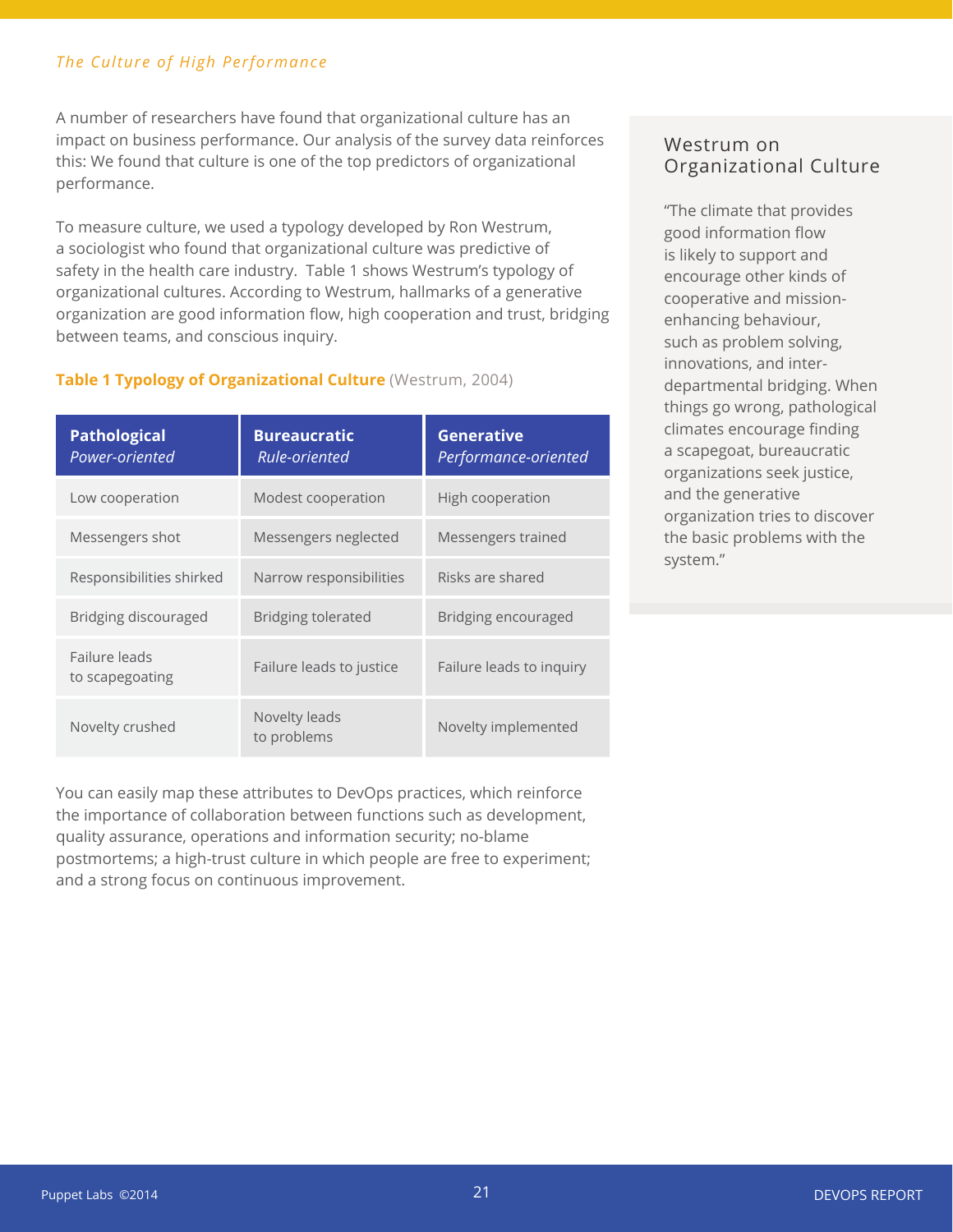#### Deployment scenarios by organization type

#### **Pathological Organizations** *Power-oriented*

In pathological organizations, developers spend months writing code for a release. There is little collaboration with test and IT operations during the development process to ensure the code will actually work in production. The release is integrated, thrown over the wall to test, and finally released.

Each of these stages is painful and involves a great deal of rework. The system often fails to meet user needs. Management finally decides to fire someone in IT operations, making everyone less likely to speak up about dysfunctions, or make recommendations. In pathological organizations, operations departments are usually overwhelmed with unplanned work, and incidents lead to fingerpointing exercises.

 IT is always on the critical path for new work, which is usually delivered late. The products and services IT is able to build under these conditions are likely to be of lower quality than the business needs or expects. Employees are disenfranchised and unmotivated. Such organizations will — sooner or later — be outpaced by higherperforming rivals.

#### **Bureaucratic Organizations** *Rule-oriented*

In bureaucratic organizations, there is enough discipline to ensure that IT can produce relatively predictable results. However, in this environment high throughput is usually seen as a threat to stability, and so it's difficult to change processes or break down organizational silos.

The reliance on process and centralized decision-making to manage complexity makes it hard to react quickly to the changing needs of customers; employees feel disempowered and become frustrated. Such organizations lose their ability to innovate, and find it hard to compete with higher-performing organizations.

### Top Predictors of Organizational Culture

- $\Box$  Job satisfaction
- ▲ Climate for learning
- Win-win relationship between dev and ops
- Version control
- ▲ Automated testing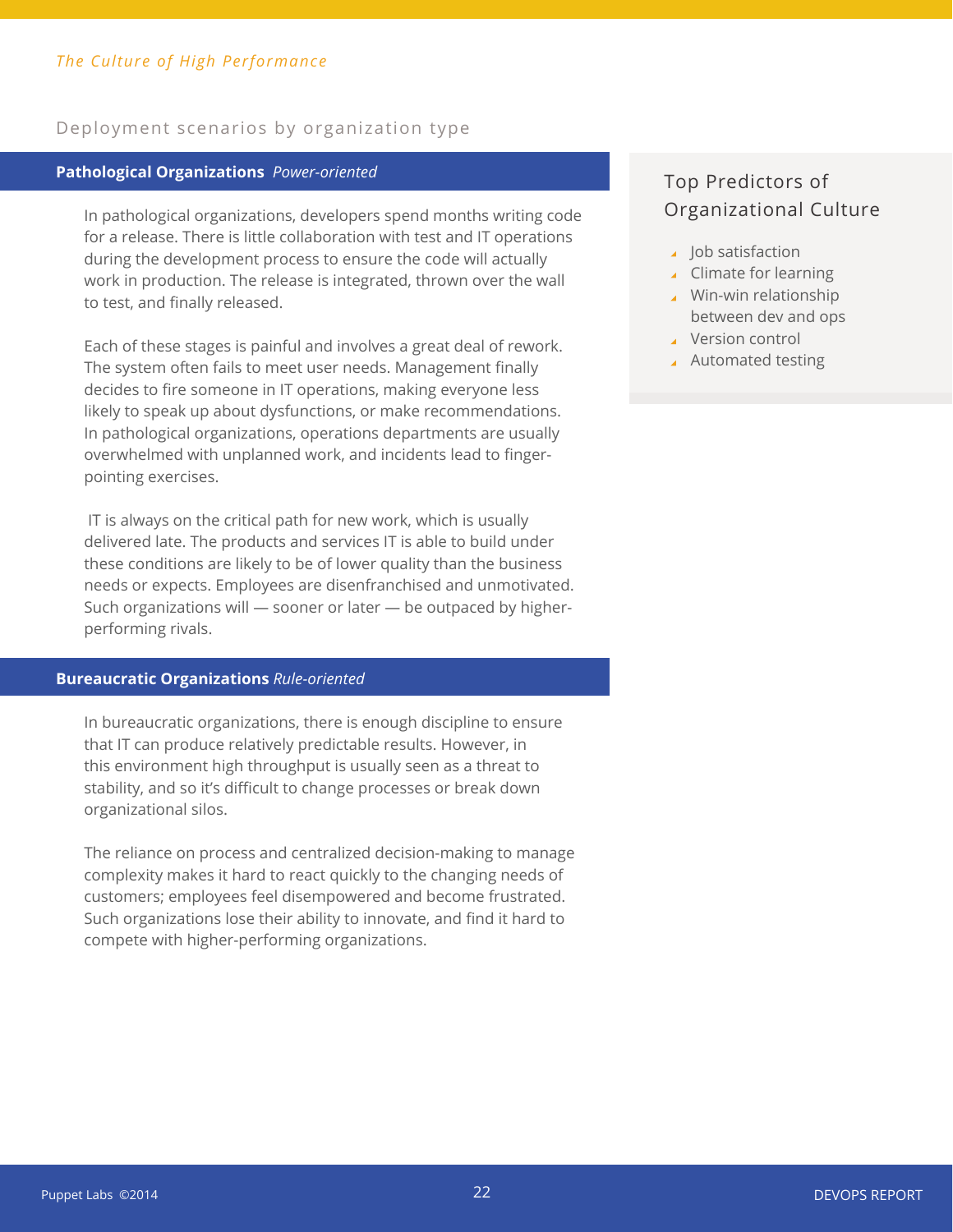#### **Generative Organizations** *Performance-oriented*

In a generative environment, it is understood that continuous improvement leads to ever-higher levels of throughput and stability. Development, test and operations work together throughout the delivery process, and collaborate on ways to reduce the cost and risk of making changes. Everybody is encouraged to run experiments to learn how to improve both processes and the products and services they build. Failure is treated as a learning opportunity. The flow of information and feedback is fast, because it's built into the system, from continuous integration to automated tests to monitoring of production environments. The result is a business that can pull ahead of the competition because it can quickly detect and respond to new market opportunities, unburdened by an external decisionmaking process. Just as important, generative workplaces have more engaged employees who can express their intelligence and creativity, lending the company an important competitive advantage.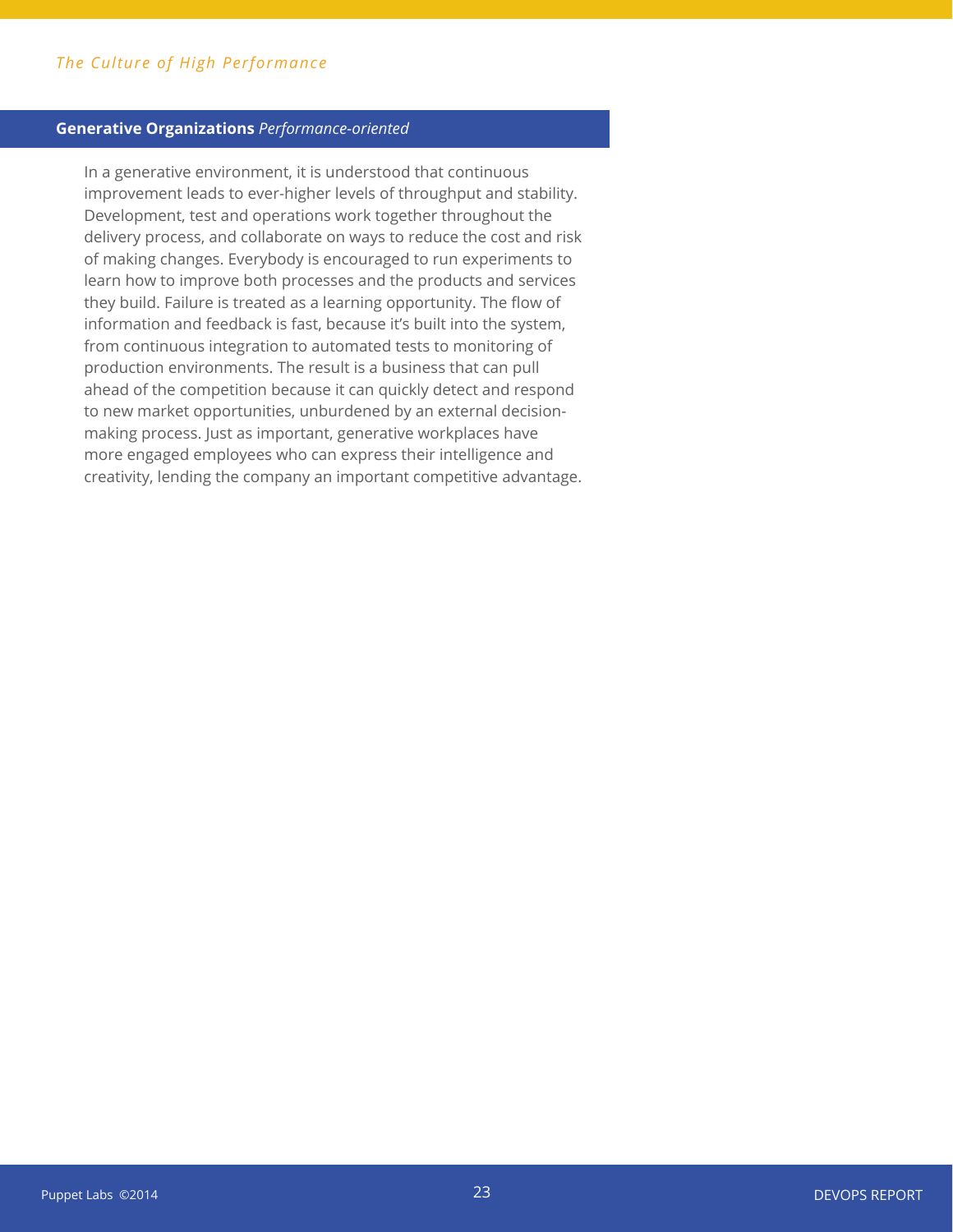## **JOB** SATISFACTION **J**

While we suspected job satisfaction affects organizational performance, we were surprised to find that job satisfaction was the No. 1 predictor of organizational performance.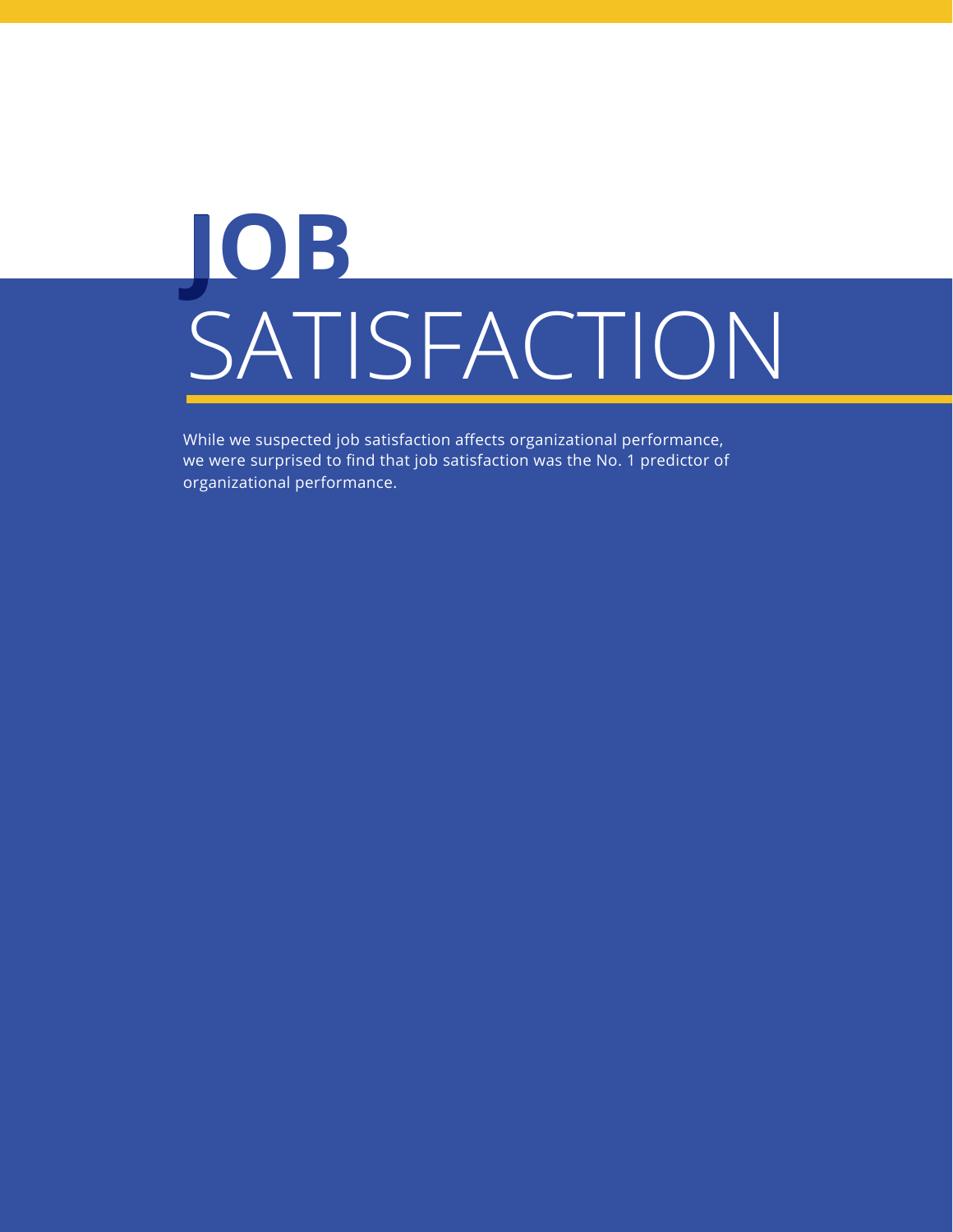## How Does Job Satisfaction Impact Organizational Performance?

We mentioned the virtuous circle earlier in reference to IT performance, and we see it at work here, too: People who feel supported by their employers, who have the tools and resources to do their work, and who feel their judgment is valued, turn out better work. Better work results in higher IT performance, which results in a higher level of organizational performance.

This cycle of continuous improvement and learning is what sets successful companies apart, enabling them to innovate, get ahead of the competition — and win.

## How Does DevOps Contribute to Job Satisfaction?

Although DevOps is first and foremost about culture, it's important to note that job satisfaction depends strongly on having the right tools and resources to do your work. Tools are an important component of DevOps practices, and many of these tools provide automation.

Automation matters because it gives over to computers the things computers are good at: rote tasks that require no thinking, that in fact are done better when you don't think too much about them. Turning these tasks over to computers allows people to focus on the things they're good at: weighing the evidence, thinking through problems, making decisions. The ability to apply one's judgment and experience to challenging problems is a big part of what makes people satisfied with their work.

Looking at the measures that correlate strongly with job satisfaction, we see some commonalities. Proactive monitoring, version control and automated testing all automate menial tasks, and require people to make decisions based on a feedback loop. Instead of managing tasks, people get to make decisions, employing their skills, experience and judgment.

## Top predictors of job satisfaction

- ▲ High-trust organizational culture
- ▲ Climate of learning
- ▲ Win-win relationships between ops, dev and infosec teams
- ▲ Proactive monitoring and autoscaling
- ▲ Use of version control for all production artifacts
- ▲ Automated testing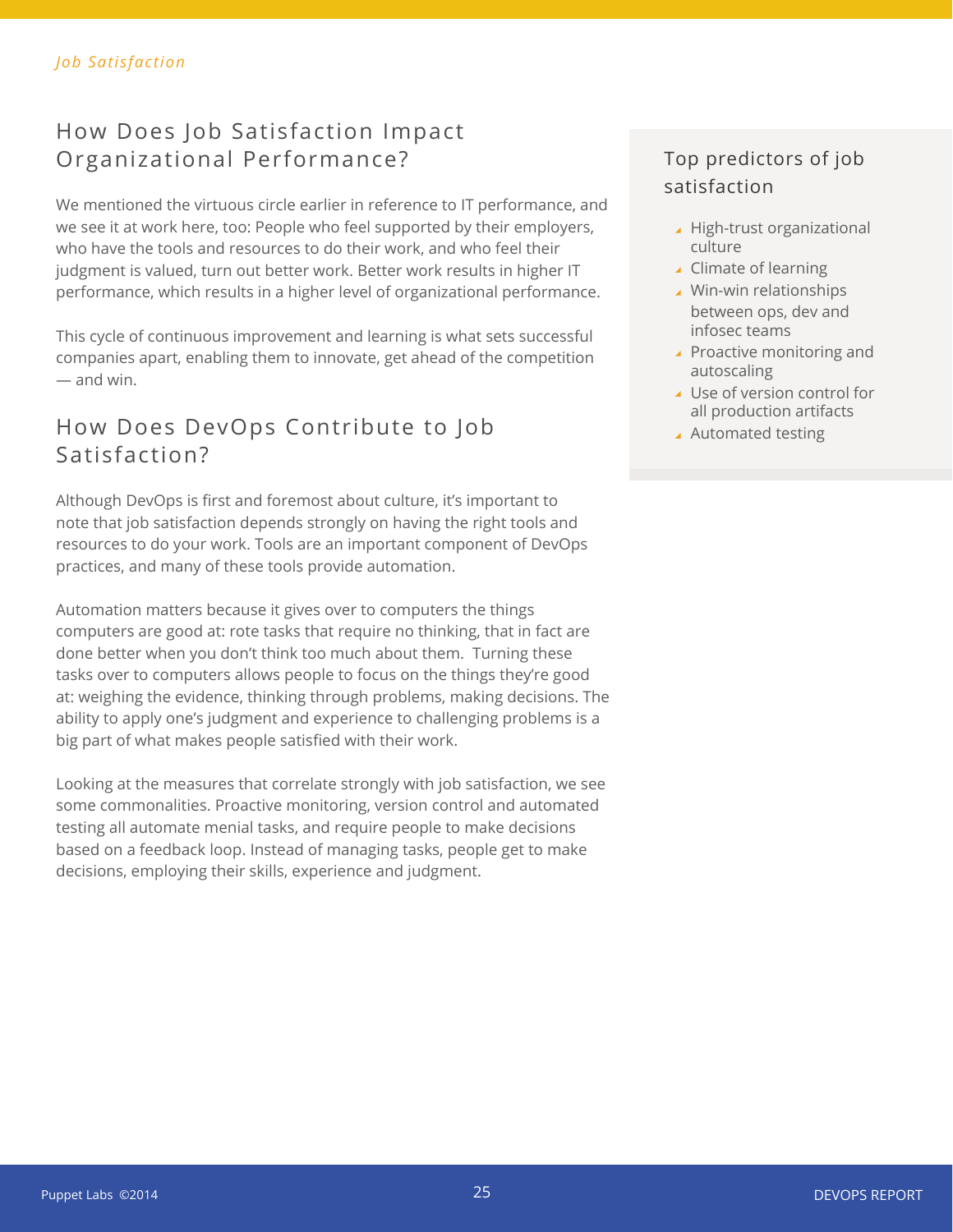## **RECOMMENDATIONS** FOR IMPROVEMENT

Organizational improvement isn't simple or easy, and it can be difficult to measure whether individual actions are having an impact. We've identified some concrete actions individuals can take to positively change their team. To be clear, there's no secret recipe (or magic DevOps wand) that will fix your organization. Our goal is to uncover the underlying structures behind your daily pain points and problems.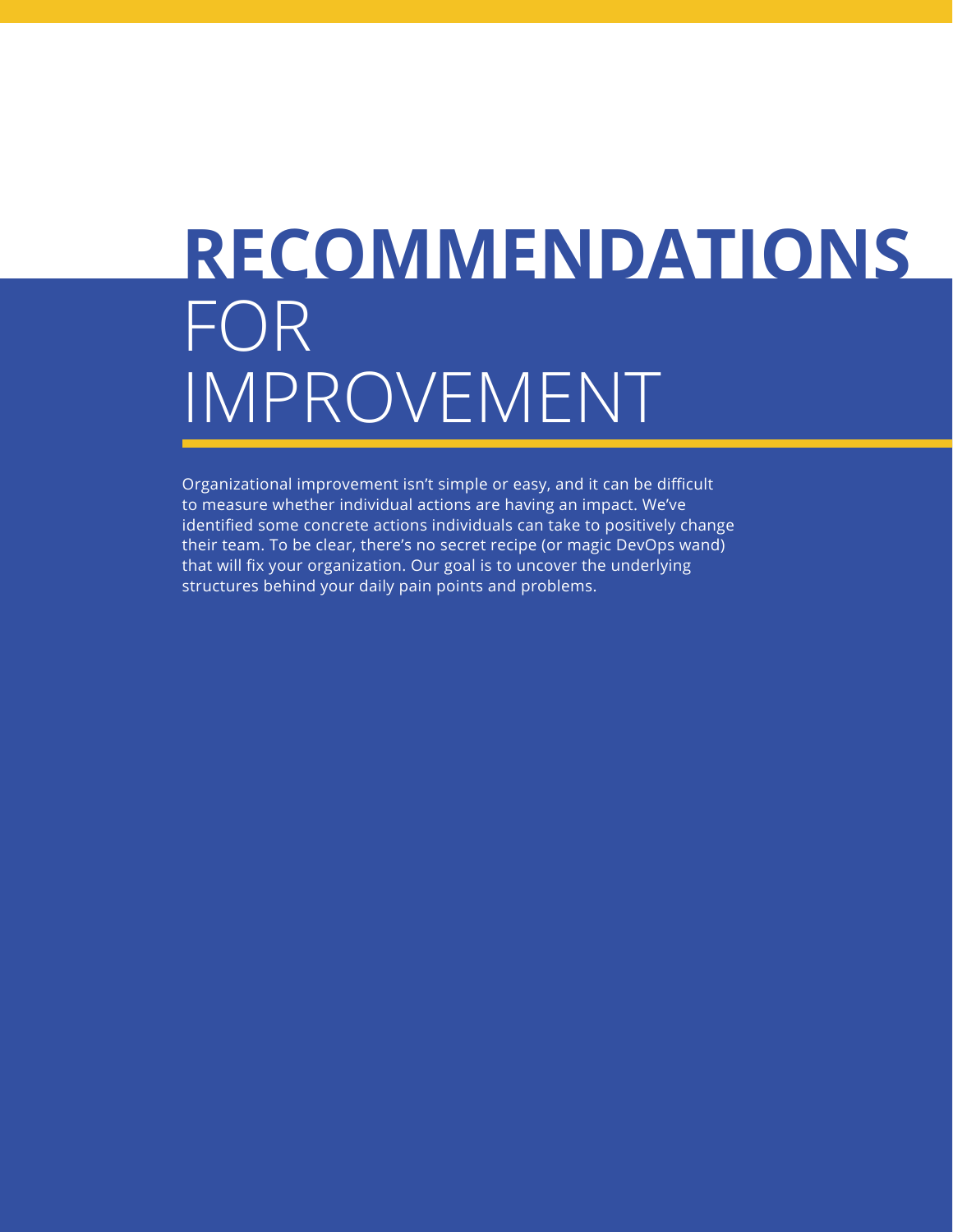#### *Recommendations for Improvement*

If you're trying to institute change, don't forget you must make time and resources available for improvement work. Creating change takes time, and people also need time to adjust to the changes, as you build practices such as automation and continuous integration into your delivery process. On top of that, improving process is itself a skill that needs to be learned; teams that routinely work on improvement get better at it over time.

We've split our recommendations between practitioners and managers, because they have different methods and opportunities available. There is some overlap, especially when it comes to encouraging new ideas or working with other teams.

### **Practitioners** Managers **Managers** Managers **Managers**

**Cross-Functional Collaboration**

 **Work with other teams, and find ways to build empathy.**

Building bridges between teams will increase your understanding of the challenges at every point in the lifecycle. As a developer, try to put yourself in the shoes of the operations team: How will they monitor and deploy your software? As an ops person, think about how to help devs get feedback on whether their software will work in production.

**Make invisible work visible.** 

Record what you and your colleagues do to support cross-functional collaboration. If members of the dev and ops teams work together to solve a problem in the development environment, make sure to record and recognize what made that possible: an ops colleague taking an extra on-call shift, or an assistant ordering food for a working session. These are non-trivial contributions, and may be required for successful collaboration.

 **Build trust with your counterparts on other teams.**

Building trust between teams is the most important thing you can do, and it must be built over time. Trust is built on kept promises, open communication, and behaving predictably even in stressful situations. Your teams will be able to work more effectively, and the relationship will signal to the organization that cross-functional collaboration is valued.

 **Encourage practitioners to move between departments.**

An admin or engineer may find, as they build their skills, that they're interested in a role in a different department. This sort of lateral move can be incredibly valuable to both teams. Practitioners bring valuable information about processes and challenges to their new team, and members of the previous team have a natural point person when reaching out to collaborate.

 **Actively seek, encourage and reward work that facilitates collaboration.** Make sure success is reproducible and pay attention to latent factors that make collaboration easier.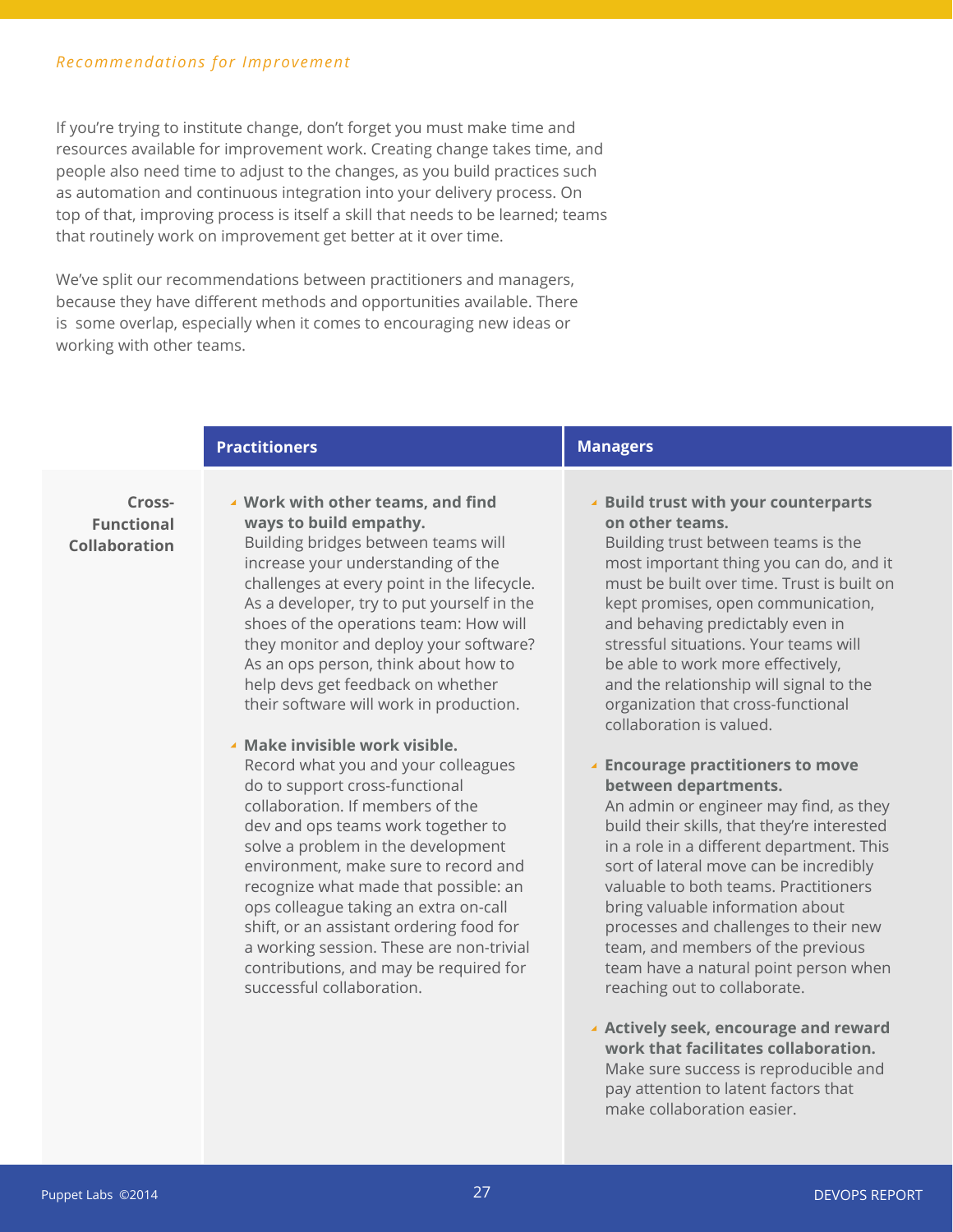#### **Practitioners Managers** Managers Managers

**Climate of Learning**

- **Learn by sharing knowledge.** Hone your skills by teaching them to someone else — by pairing on difficult problems, submitting talks at conferences, writing blog posts, or just reaching out when you see someone struggling with a task you've mastered.
- **Always bring back what you learned.** Give a presentation, share your notes, or offer tutorials on new skills. When you've been given the opportunity to get training, don't come back emptyhanded.
- **Prepare for postmortems.** An important part of a learning climate is effective, blameless postmortems. This type of post-event analysis identifies the actions you and your team can take to improve, and to incrementally learn from failures. Prioritize root cause analysis after an outage, and make sure to provide a detailed log of actions taken and effects observed, without fear of punishment or retribution. Learn how to participate in the postmortem without taking it personally, and don't level personal criticism at anyone. Remember, postmortems make your service better.

- **Create a training budget, and advocate for it internally.** Emphasize how much the organization values a climate of learning by putting resources behind formal education opportunities.
- **Create a climate of learning.** Learning often happens outside of formal education. Ensure that your team has the resources to engage in informal learning, and the space to explore ideas. Some companies, like 3M and Google, have famously set aside a portion of time (15 percent and 20 percent, respectively) for focused free-thinking and exploration of side projects.
- **Make it safe to fail.**

If failure is punished, people won't try new things. Treating failures as opportunities to learn, and holding blameless post-mortems to work out how to improve processes and systems, help people feel comfortable taking (reasonable) risks, and help create a culture of innovation.

 **Create opportunities and spaces to share information.**

Whether you create weekly lightning talks or offer resources for monthly lunch-and-learns, set up a regular cadence of opportunities for employees to share their knowledge.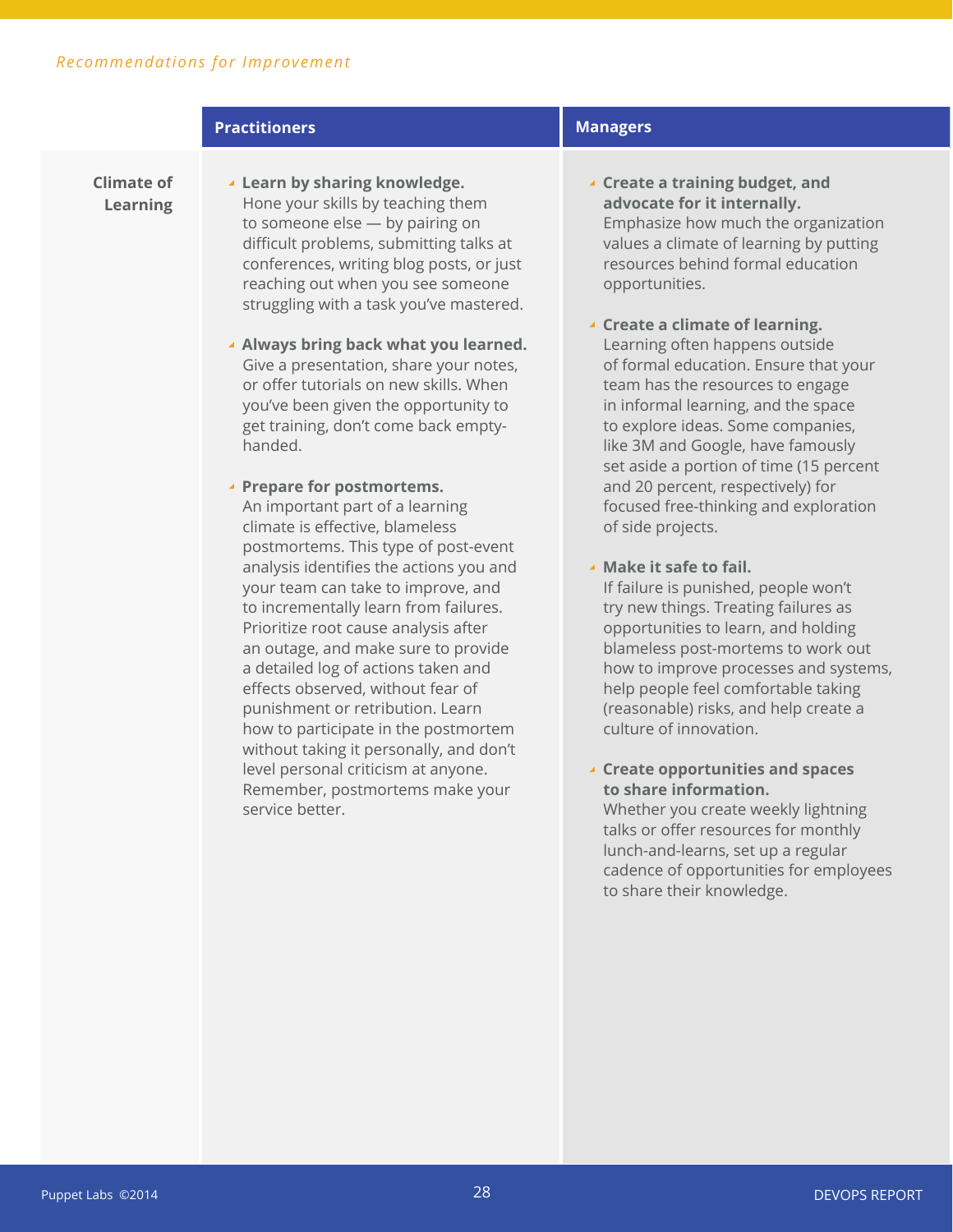|              | <b>Practitioners</b>                                                                                                                                                                                                                                                                                                                                                                                                                                                                                                                                                                                                                                                                                                                                                                                                                                                                                                                                                                                                                                                                                                | <b>Managers</b>                                                                                                                                                                                                                                                                                                                                                                                                                                                                                                                                                                                                                                                                                                                                                                                                                                                                                                                                                                                                                                                                                      |
|--------------|---------------------------------------------------------------------------------------------------------------------------------------------------------------------------------------------------------------------------------------------------------------------------------------------------------------------------------------------------------------------------------------------------------------------------------------------------------------------------------------------------------------------------------------------------------------------------------------------------------------------------------------------------------------------------------------------------------------------------------------------------------------------------------------------------------------------------------------------------------------------------------------------------------------------------------------------------------------------------------------------------------------------------------------------------------------------------------------------------------------------|------------------------------------------------------------------------------------------------------------------------------------------------------------------------------------------------------------------------------------------------------------------------------------------------------------------------------------------------------------------------------------------------------------------------------------------------------------------------------------------------------------------------------------------------------------------------------------------------------------------------------------------------------------------------------------------------------------------------------------------------------------------------------------------------------------------------------------------------------------------------------------------------------------------------------------------------------------------------------------------------------------------------------------------------------------------------------------------------------|
| <b>Tools</b> | ▲ Evolve your skill set to solve your<br>most important problems.<br>Focus on learning new skills that help<br>you overcome the big challenges. If you<br>don't know how to program, make it<br>a priority to learn. If you already have<br>some skills, learn a new language,<br>framework or library. Spend your<br>time writing code to solve problems,<br>instead of just gluing together vendor<br>solutions with fragile scripts. Make<br>sure you understand the theory behind<br>the software you're using before you<br>implement it.<br>▲ Learn foundational concepts.<br>Refresh or learn some of your high<br>school mathematics, such as basic<br>calculus and probability. A quick<br>statistics lesson can drastically improve<br>your understanding of monitoring<br>output and performance analysis.<br>▲ Automate the things that<br>are painful.<br>The IT predictors almost all rely<br>on automation: version control,<br>automated testing, monitoring,<br>and more. One of the best ways<br>to see results from your team<br>is to simplify and automate high<br>value and repetitive tasks. | ▲ Make sure your team can<br>choose their tools.<br>Unless there's a good reason,<br>practitioners should choose their own<br>tools. If they can build infrastructure<br>and applications the way they want,<br>they're much more likely to be invested<br>in their work. This is backed up in the<br>data: One of the major contributors<br>to job satisfaction is whether employees<br>feel they have the tools and resources<br>to do their job. If your organization<br>must standardize tools, ensure that<br>procurement and finance are acting<br>in the interests of teams, not the other<br>way around.<br>▲ Make monitoring a priority.<br>Refine your infrastructure and<br>application monitoring system,<br>and make sure you're collecting<br>information on the right services,<br>and putting that information to good<br>use. The visibility and transparency<br>yielded by effective monitoring are<br>invaluable. Proactive monitoring was<br>strongly related to performance<br>and job satisfaction in our survey,<br>and it is a key part of a strong technical<br>foundation. |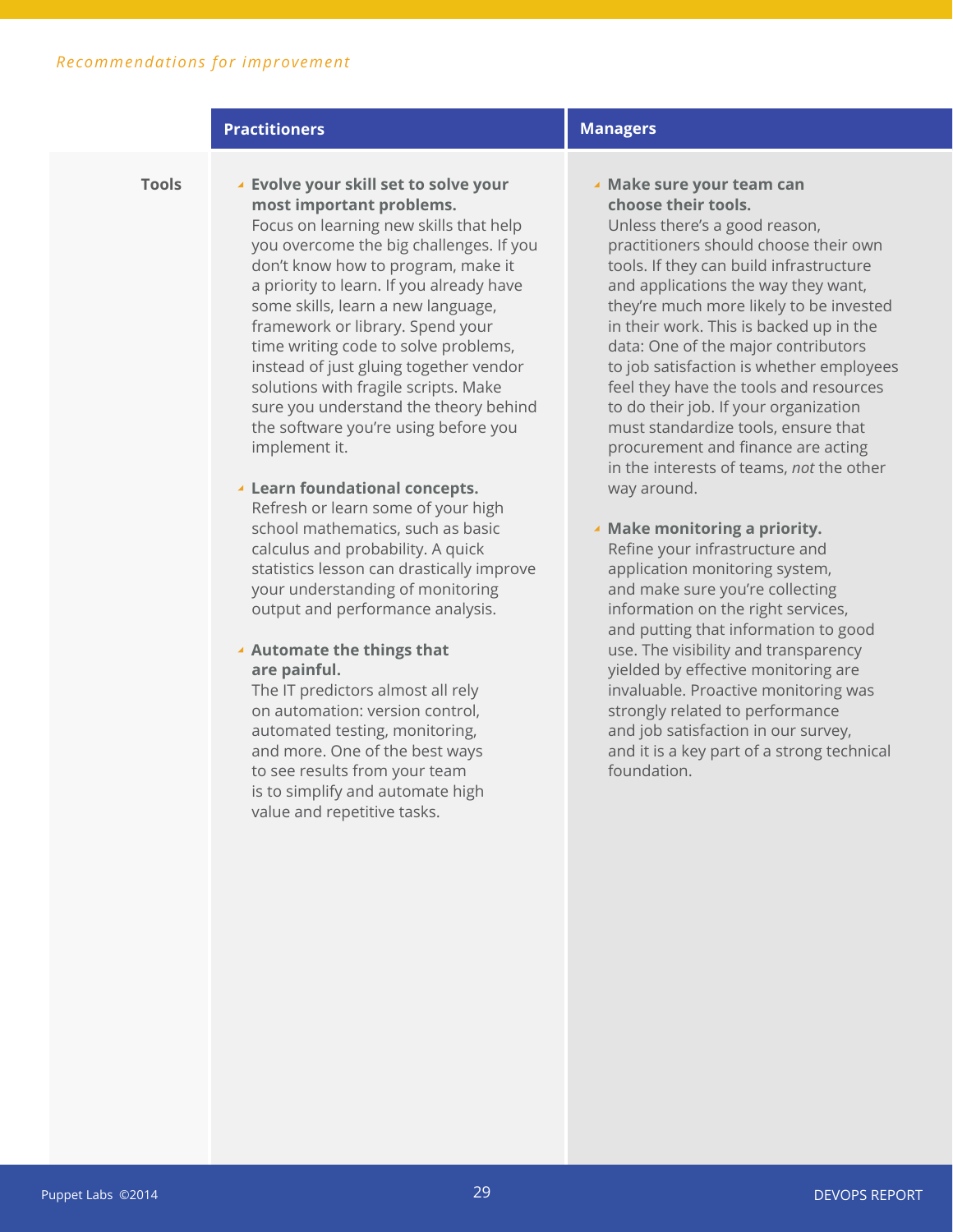